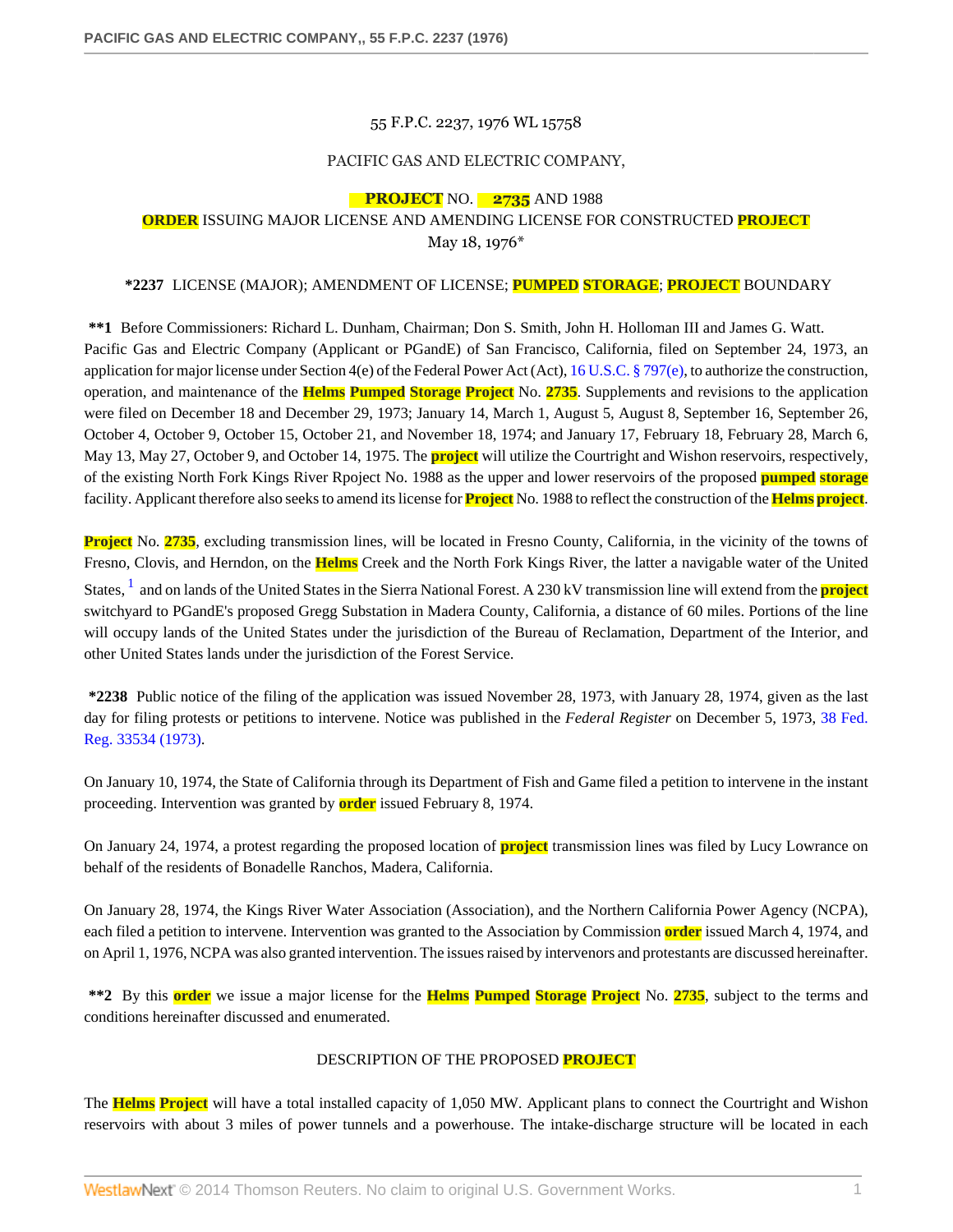reservoir. From the Court-right intake, a 4,175-foot long, 38.5-foot diameter horseshoe-section tunnel will lead to Lost Canyon, which will be crossed by 150 feet of 22-foot diameter pipe. A control gate will be located about 1,200 feet from the Courtright intake. From Lost Canyon, the 38.5-foot horseshoe-section tunnel will extend 8,436 feet to the penstock. A surge chamber will be located on this portion of the tunnel. The penstock, connecting the tunnel to the powerhouse, will be 4,200 feet long and will vary in diameter from 26 to 9 feet.

The **Helms** powerhouse will be located entirely underground. It will contain three reversible **pump**-turbine motor-generator units, each rated at 350,000 kW in the generating mode. Adjacent to the powerhouse will be a transformer chamber with four 2/230 kV transformers (one to be a spare). From the powerhouse, a 3,838-foot long, 38.5-foot diameter horseshoe-section tailrace tunnel will lead to the intake-outlet structure in Wishon reservoir. A second surge chamber will be located on this tunnel, near the powerhouse.

A 230 kV switchyard will be constructed above the powerhouse at ground level. A 60-mile long double circuit 230 kV transmission line will extend from the switchyard westerly to the non-**project** Gregg substation, near Herndon, California.

**\*2239** Applicant will also construct, as part of the **Helms project**, access roads, recreation facilities, and other appurtenant facilities, more fully described hereinafter.

**Project** No. 2735 will be connected with Applicant's interconnected transmission and distribution system. Power generated by the **project** will be distributed and sold in the central and northern parts of California. In 1973 dollars, total **project** cost is estimated to be \$186,500,000. Applicant proposes to finance construction with treasury funds on hand, cash available from internal sources, and short-term bank loans and the sale of additional securities, as required.

# <span id="page-1-0"></span>ALTERNATIVES TO THE **HELMS PROJECT**[2](#page-28-1)

We have considered the alternatives to **Project** No. **2735** of no **project**, alternative types of generation, purchase of power by PG&E, electric energy conservation and rate restructuring measures, and alternative **project** sites. We find that PG&E's need for power to satisfy future system demands renders the 'no **project**' alternative unacceptable; that of the alternative sources of power, a **pumped**-**storage** facility is the most desirable; and that of the **pumped**-**storage** sites available to PGandE, the **Helms** alternative is the most feasible.

**\*\*3** The **Helms Project** will commence operation in 1981 or 1982, barring unforeseen construction problems. Applicant's available resources to meet its **projected** 1982 summer peak demand are estimated at 22,616 MW. PGandE's forecasted 1982 summer peak load responsibility will be 18,430 MW, yielding a reserve margin of 4,186 MW, or 22.7 percent, if the capacity of the **Helms Project** is included. Without the **Helms** capacity, PGandE's reserve margin would be reduced to 17 percent. Staff has calculated that in **order** to assure the reliability of PGandE's system, it should maintain a reserve margin of between 18 and 22 percent. Thus, without the **Helms Project**, reserve margin would fall below that considered acceptable by Staff. Moreover, in all likelihood the estimate of 1982 resources available to PGandE to meet its forecasted load responsibility is over-optimistic. For example, that estimate includes 800 MW of capacity from an unsited thermal station and a contribution of capacity from other utilities. However, the thermal station has yet to be sited, and due to extended construction time will not be in commercial operation until after 1982. As to contributions from other utilities, one of them, the Sacramento Municipal Utility District, has reported  $3$  that construction of its 1,100 MW Rancho Seco No. 2 nuclear unit has been deferred indefinitely. Therefore, PGandE's estimated 1982 resources and concomitant reserve margin must be reduced accordingly. We conclude that unless power demand can be **\*2240** reduced or power can be obtained from other sources, PGandE's need for power to ensure reliable and economical operation of its system obviates the 'no **project**' alternative.

<span id="page-1-1"></span>Most conservation of electric energy measures to date have been voluntary, and implemented by public education and Federal programs (primarily via advertising). Consumers have been encouraged to use major appliances in off-peak hours, lower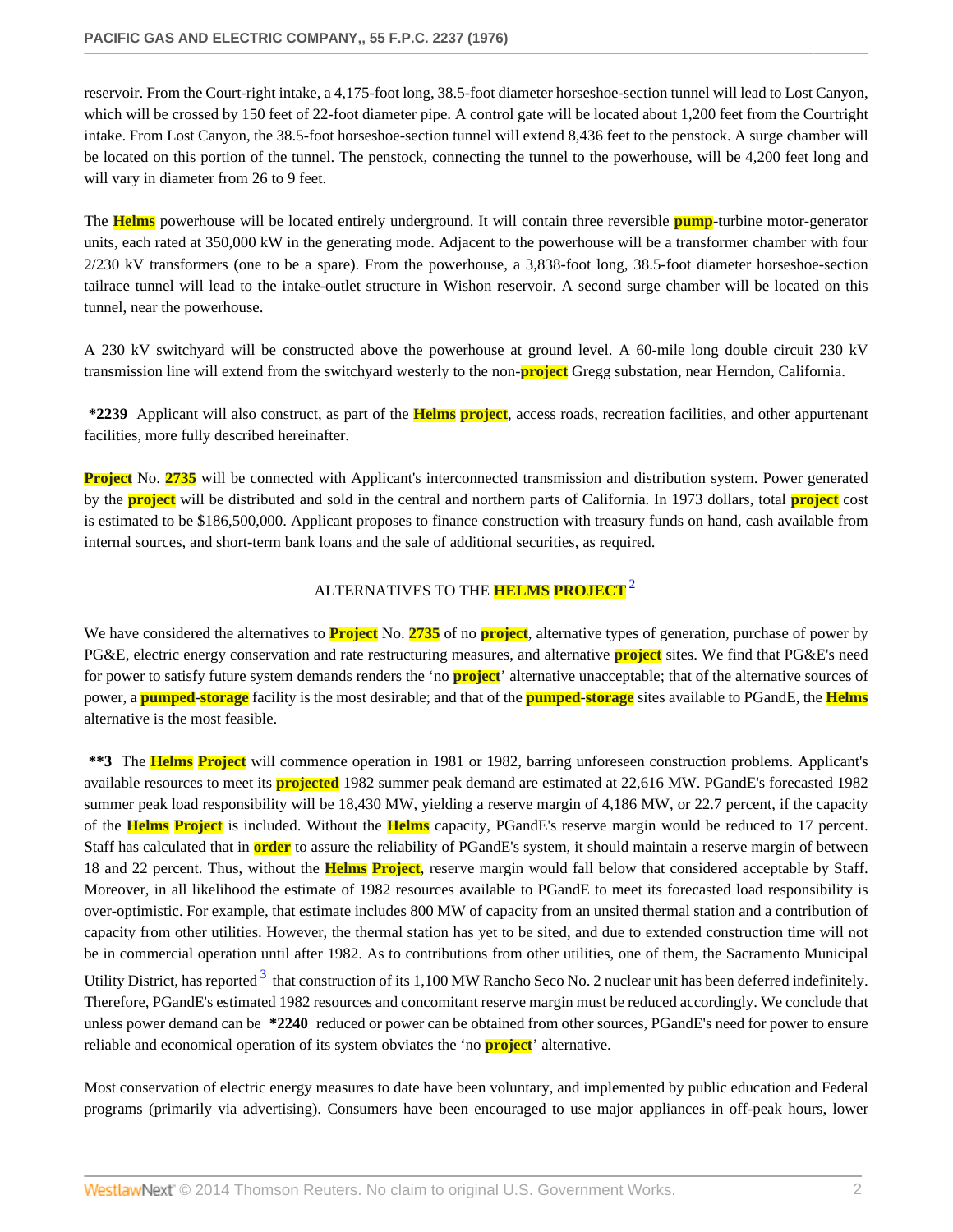thermostat settings on heating units, and raise thermostat settings on air conditioning units. Such conservation measures have had some effect upon energy consumption, but available data show that there has been little effect on peak demand.

The California Public Utilities Commission (CPUC) recommended in 1975 that PGandE perform a study to test the effectiveness of 'time of use' metering to shift consumption from peak usage to off-peak periods. PGandE proposed several possible experiments to the CPUC, but has not carried out any such studies. Therefore, the effectiveness of peak-load pricing or other rate restructuring to lower demands during peak-use periods is untested. Although we endorse conservation measures, the present uncertainty surrounding their effectiveness in reducing peak demand would make unwise our reliance upon them as a reasonable alternative to the **Helms Project**.

Peaking power of 1,050 MW will not be available to PGandE from other sources in 1981-1982, including sources in the Pacific Northwest. Even if it were, it is doubtful that PGandE's transmission system could handle such additional load during peak-use periods, due to other commitments for bulk-power transmission through the system.

**\*\*4** Alternative peaking facilities include simple-cycle combustion turbines, combined cycle turbines, and peaking steam facilities. Of these, the most attractive would be installation of gas turbines. The advantages of such turbines include relatively small physical size per kilowatt of capacity, permitting installation at existing plants; no cooling water requirements, allowing siting flexibility; short lead time for construction; low capital cost; and relatively short time from cold shart to full load.

Despite these advantages, **pumped storage** facilities, and the **Helms Project** in particular, are inherently superior alternatives. The visual effects of the gas turbines' necessary fuel tanks and the noise produced by their operation are negative impacts. Also, gas turbines would likely burn distilled protroleum fuel, a limited natural resource which has experienced dramatic price increases during the past several years. During the initial years of operation (1981-2000), the **Helms project** would have an estimated total financial present worth advantage over combustion turbines of \$268,500,000.

In terms of air pollution, gas turbines release combustion by-products during operation. **Pumped**-**storage** facilities are supplied **pumping** energy during off-peak hours by base-load plants. If the base-load plant is fossil-fueled, air pollution will be increased by an amount which is almost linearly proportional to the increase in energy output attributable to the **\*2241 pumping** energy fraction of load. However, base-load plants generally employ more effective pollution-control equipment than gas turbine installations, and if off-peak **pumping** energy is derived from nuclear generation, the **pumped**-**storage** peaking alterative will cause less air pollution than a gas turbine alternative.

**Pumped storage** plants have other favorable characteristics in terms of system operation, such as long life, low maintenance and operation costs, and low outage rates. The use of off-peak energy for **pumping** improves the plant factor of the system's base-load thermal units, with a resulting improvement in their efficiency and life expectancy.

The site of the **Helms Project** is compared in Staff's environmental impact statement with four alternative sites which met certain basic criteria. The primary, and important, advantage of **Helms** over the alternative sites is that it will utilize existing reservoirs. Thus, no land, roads, commercial or residential buildings, or other facilities will be inundated by **Helms**, as they would by the alternatives, and there will be no adverse effect on wildlife occasioned by construction of the **Helms** power facilities except for short-term impacts of construction of the underground tunnel and powerhouse.<sup>[4](#page-28-3)</sup>

## <span id="page-2-0"></span>ENVIRONMENTAL CONSIDERATIONS

Commission Staff's Draft Environmental Impact Statement (DEIS), was issued for comments in June, 1975, with public notice of availability given in the *Federal Register* on June 18, 1975, [40 Fed. Reg. 25719 \(1975\)](http://www.westlaw.com/Link/Document/FullText?findType=Y&pubNum=1037&cite=40FR25719&originationContext=document&vr=3.0&rs=cblt1.0&transitionType=DocumentItem&contextData=(sc.Search)). Comments on the DEIS were received from 17 agencies, organizations, and individuals. Notice of availability of Staff's Final Environmental Impact Statement (FEIS), was given on November 24, 1975, [40 Fed. Reg. 54469 \(1975\).](http://www.westlaw.com/Link/Document/FullText?findType=Y&pubNum=1037&cite=40FR54469&originationContext=document&vr=3.0&rs=cblt1.0&transitionType=DocumentItem&contextData=(sc.Search)) In addition, a supplement and erratum to the FEIS was made available on April 2, 1976, and notice published, [41 Fed. Reg. 14217 \(1976\)](http://www.westlaw.com/Link/Document/FullText?findType=Y&pubNum=1037&cite=41FR14217&originationContext=document&vr=3.0&rs=cblt1.0&transitionType=DocumentItem&contextData=(sc.Search)).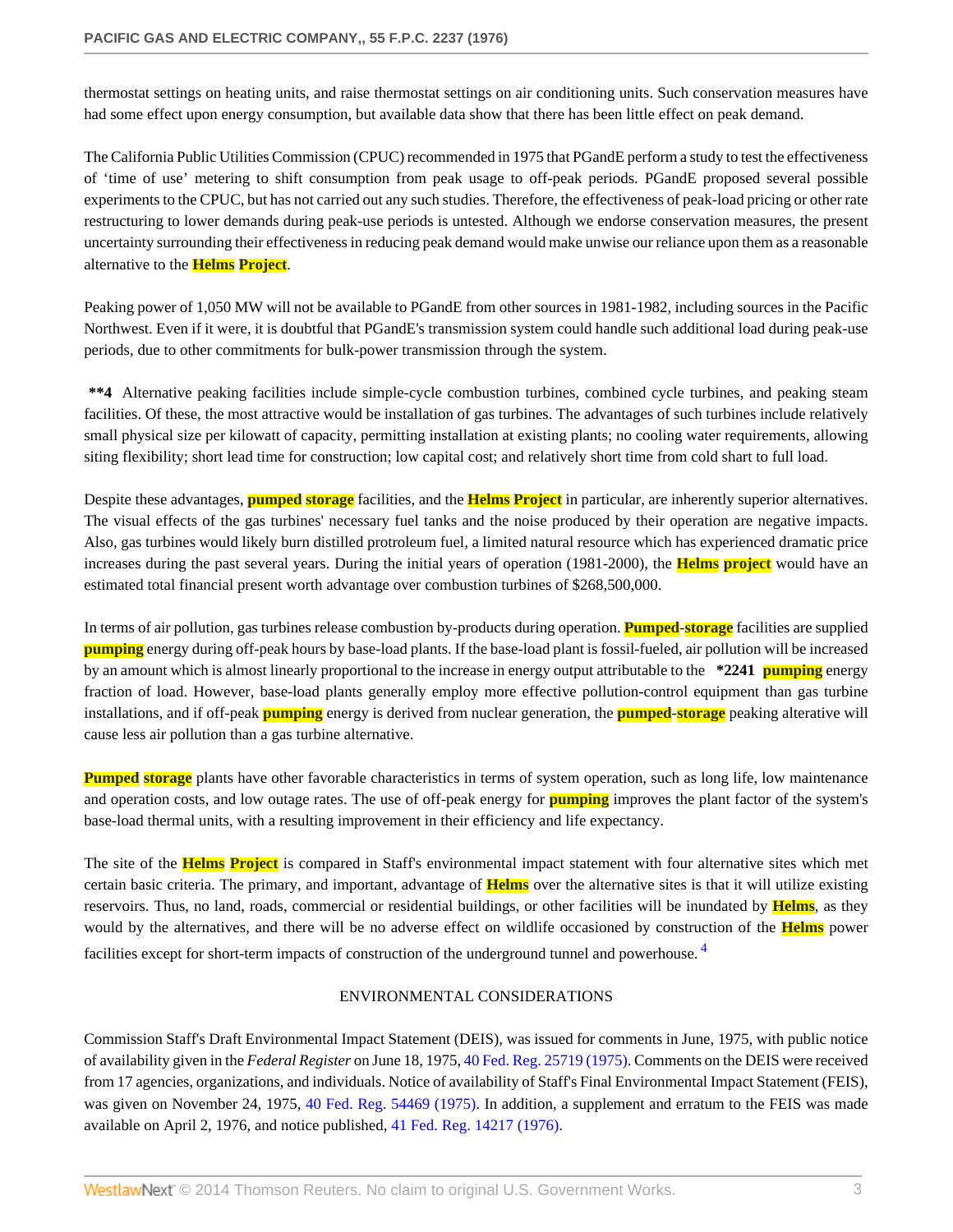**\*\*5** Construction of the **Helms Project** will not entail construction of dams or inundation of land by **project** waters, for the reason that the upper and lower reservoirs were constructed some twenty years ago. The **project's** powerhouse and power tunnels will be for the most part located underground. We have reviewed Staff's FEIS and conclude that, apart from construction of the transmission line (discussed *infra*) and local disturbances to be occasioned by construction activities, the deleterious environmental effects of **Project** No. **2735** will be remarkably few. Rather than summarizing the various discussions contained in the FEIS, we turn our attention to the significant issues identified by the Statement and the comments thereon.

## 1. *Spoil Areas*

Approximately 1,720,000 cubic yards of solid material will be excavated in building the **project** power tunnels and underground powerhouse. **\*2242** Applicant proposes to dispose of this spoil as follows: 80,000 cubic yards in Courtright reservoir near the dam, below the minimum operating water level; 40,000 cubic yards in Wishon reservoir near the intake-outlet structure, below minimum operating level; 900,000 cubic yards in the Wishon dam quarry area, where rock was excavated for use in building the Wishon dam; and 700,000 cubic yards in the north end of Lost Canyon, near the penstock crossing.

<span id="page-3-0"></span>The spoil to be placed in the reservoirs will have no visual impact and will have no effect on **project** operation.<sup>[5](#page-28-4)</sup> Applicant's plan to place spoil in the Wishon quarry will be beneficial, for the unsightly quarry will be filled, after which Applicant proposes to grade and landscape the area for development as a recreational area.

The disposition of spoil and construction of the penstock in Lost Canyon, however, will have significant effects. The existing small pond at the north end of the Canyon will be displaced by the spoil. As stated in Staff's FEIS, the pond 'provides a quiet, restful area in a region of panoramic views.'

On the other hand, access to Lost Canyon in its present state is difficult, and very limited numbers of persons have visited the area. Lost Canyon already contains large natural deposits of talus. None of the vegetation identified in Lost Canyon to be affected by construction is listed in the California Native Plant Society's list of rare and endangered plant species.

Applicant commented on the possibility of excavating the power tunnel under Lost Canyon, in lieu of crossing it with the proposed 22-foot diameter penstock. This alternative would require, *inter alia*, an extra year of construction time at the additional cost of \$7.5 million; the draining or lowering during construction of Courtright reservoir for five years, rather than two years, with resulting loss of recreation; lowering of both reservoirs during the last two years of construction; substantial increases in tunnel-driving costs; the loss of 434 acre-feet of **storage** capacity by deposit of spoil in Courtright reservoir, rather than at Lost Canyon; and the establishment of a construction camp at Courtright.

**\*\*6** We do not find the underground alternative feasible, and accordingly approve the penstock crossing proposed by Applicant. However, the Forest Service recommended that the **Project** No. **2735** license include an article requiring PGandE to submit a plan to rehabilitate both the Wishon and Courtright quarry areas, utilizing tunnel spoil, and providing for revegetation and screening to reduce the visual impact of the spoil deposits. Licensee's response to a similar proposal in the DEIS was that refilling the Courtright quarry would not be feasible economically, and that the visual impact of fresh spoil deposits would be more dramatic at the Courtright quarry than at the reservoir bottom or remote Lost Canyon. We believe that **\*2243** the plan deserves further study, and by Article 60 require Applicant to submit a study, prior to commencement of construction, respecting the rehabilitation of the Courtright quarry.<sup>[6](#page-28-5)</sup>

<span id="page-3-1"></span>In other comments relating to Applicant's disposition of tunnel and other spoil, Interior, Forest Service, and the Environmental Protection Agency each expressed concern that spoil deposits may cause turbidity in **project** waters. The Forest Service also suggested that settling basins shouls be employed to remove sediment wherever runoff from construction operations is expected to enter surface waters. Article 49 provides for these concerns.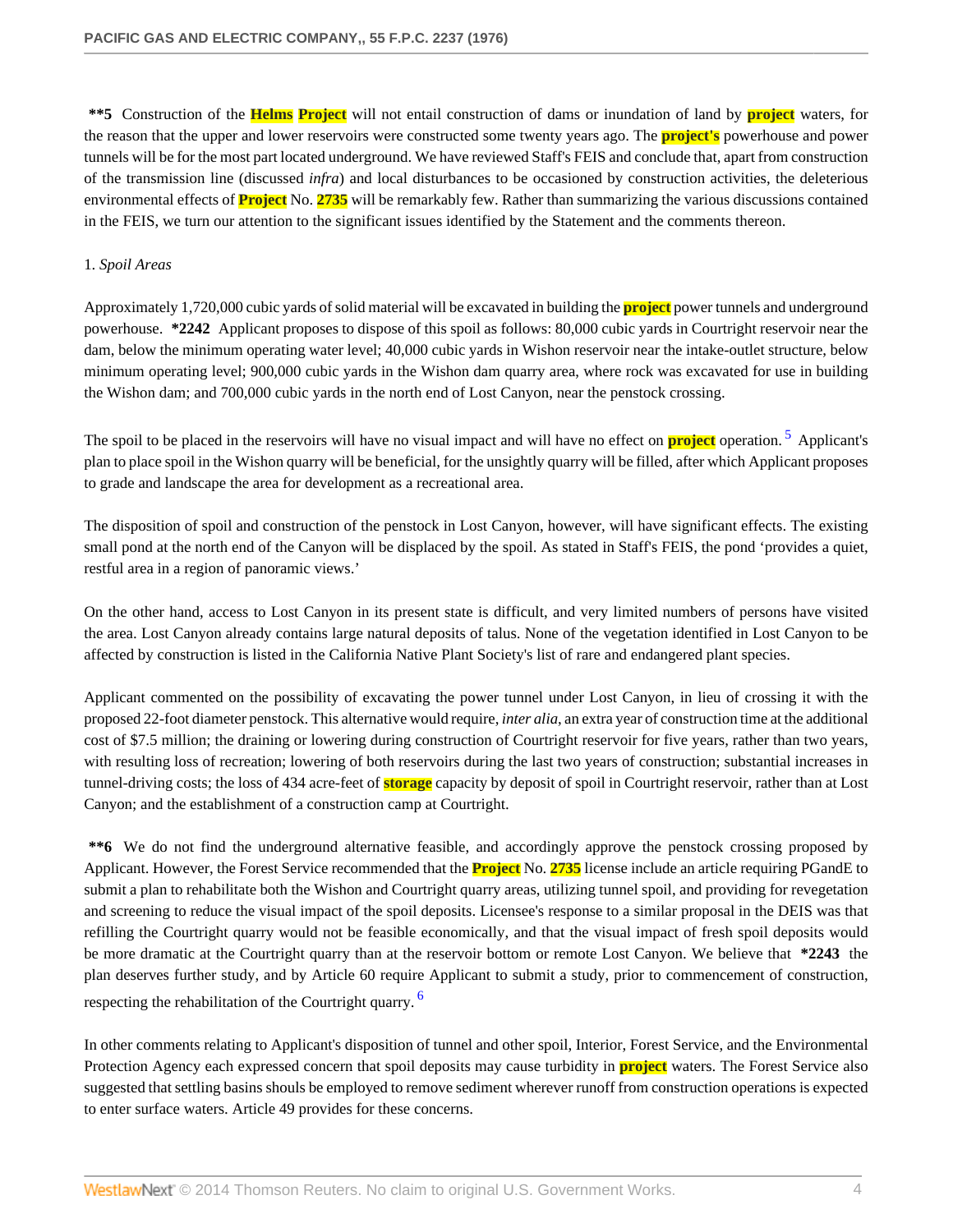## 2. *Clearing*

In the vicinity of the reservoirs, Applicant will clear land for access roads, spoil areas, construction camps, the switchyard, and other access areas. Timber loss will be minimal at proposed construction camp locations and from construction activities on the existing McKinley Grove, Courtright, and Black Rock roads. The Lost Canyon and Powerhouse access roads would require some timber removal, and the switchyard road will require clearing of significant amounts of commercially harvestable timber, but at the same time will benefit the timber harvest at adjacent areas by affording better access. The switchyard facility itself will require removal of about 1 1/2 acres of timber and understory vegetation.

The Forest Service commented that commercial timber would be cleared in constructing the switchyard road, and in clearing at Lost Canyon. Any timber cut by Applicant should be utilized for its commercial value, and Applicant should be responsible for disposing of slash and debris. Sale or other disposal of timber would not relieve Applicant from the responsibility of clearing and disposing of such debris. The loss of timber-producing lands due to **project** construction should also be compensated. License Article 38 requires a payment of annual charges for use of government lands within the **project** boundary, and Article 26 imposes other requirements pursuant to the recommendations of the Forest Service concerning timber and related matters.

The Forest Service also stated its view that Applicant should utilize special construction techniques to protect vegetation, and that Applicant should be required to consult and cooperate with the Forest Service and other appropriate agencies to insure the continued protection and development of natural resources in the **project** area. We agree with the Forest Service's recommendations, and believe that clearing should be kept to a minimum, that **project** facilities should be so located as to minimize **\*2244** adverse effects on vegetation, and that Applicant should consult and cooperate with Forest Service and other agencies in planning for and implementing such measures. Special Articles 56 and 57 so provide.

## 3. *Rare and Endangered Species*

**\*\*7** Staff's FEIS identified various rare and endangered plant and wildlife species that exist in the area of the **project**. Among these are the *Carpenteria californica*, a taxonomically unique species of shrub, limited to a small area in California; the Giant Sequoia; the wolverine; the California condor; the southern bald eagle; and the American peregrine falcon. Of these, only the *Carpenteria california* is though to exist within the **Project** No. **2735** boundary. Most stands of the shrub are found six more miles north of the transmission line right-of-way (Route A, as discussed *infra*), but individual plants may be located within the right-of-way. The nearest representatives of the Giant Sequoia are found at McKinley Grove, about two miles from the transmission line right-of-way.

<span id="page-4-0"></span>The last verified sighting of a California condor in the Sierra National Forest was in 1971, near Balch Camp. No part of **Project** No. **2735** will be within the condor's critical habitat, as defined in the U.S. Fish and Wildlife Service's proposed determination. [7](#page-28-6) As to the other species, they are rarely sighted in the vicinity of the proposed **project**.

The Forest Service commented that there should be a license condition requiring surveys and appropriate action to protect rare and endangered species, pursuant to the Endangered Species Act of 1973. Applicant has indicated that it plans to conduct a professional pre-construction survey of all areas proposed for clearing, including transmission line right-of-way, spoil sites, roads, laydown areas, and construction camps. Article 58 of the license for **Project** No. **2735** makes such a survey a requirement, and provides for the development and implementation of a mitigation plan should the survey reveal that any rare or endangered species would be adversely affected by Applicant's activities.

## 4. *Wildlife and Fisheries*

Applicant has conducted extensive studies of existing wildlife resources in the **project** area, in consultation with the Forest Service, California Department of Fish and Game, Department of the Interior, and the Audubon Society. The studies have located raptor nesting areas, migration staging areas, and prime wintering areas.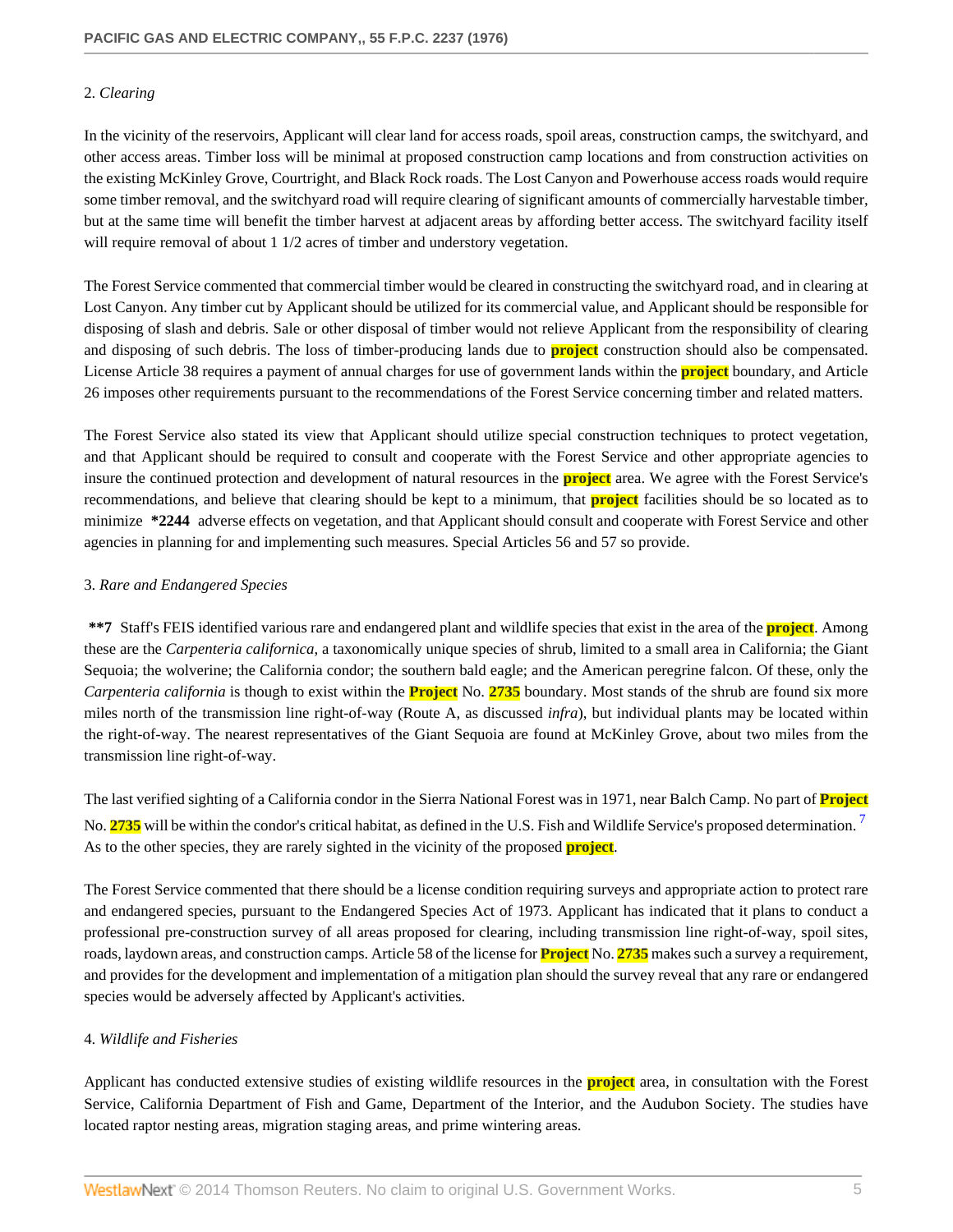Applicant's Exhibit S indicated that a wildlife habitat plan would be prepared in consultation with appropriate agencies, incorporating the findings of the study. Few wildlife problems are expected as a result of construction around the reservoirs; most mitigation efforts will be directed toward a habitat plan for the transmission corridor.

Both reservoirs will be lowered at various times during construction to **\*2245** allow placement of the intake-discharge and other **project** facilities. Applicant proposes to capture and remove fish from Courtright, which will provide no habitat for fish or other aquatic organisms when drained. Depressions in the reservoir bottoms which might trap fish during **pumped**-**storage** operation will be located when the reservoirs are drawn down, and either filled or drained with ditches to provide an escape route for fish.

**\*\*8** Fish passing through the **project's** turbines will experience some injury or death, but the injury and mortality rates are unknown. Applicant has indicated that it would pay for the stocking of fish to replace those lost, and has conducted studies to supply base data for use in designing a mitigation plan.

The Department of the Interior, Forest Service, and California Resources Agency each recommended that Applicant be required to develop and implement a plan to conserve, develop, protect, and/or improve fish and wildlife resources to be affected by the **project**. Special Article 47 requires Applicant to conduct further studies and within three years to file a revised Exhibit S, to include detailed plans respecting fish and wildlife mitigation and enhancement.

The Forest Service also observed that it will be difficult to determine the effect of **project** operation on the survival of fish until after the **project** has commenced operation. Forest Service recommended that Applicant conduct post-operational studies to assess such effects. Article 47 provides for a review of Applicant's Exhibit S at the end of two years following the commencement of **project** operation, and standard license Article 15 provides for such changes in **project** operation or additional construction as may be found appropriate. These conditions are also in accordance with the Resources Agency's recommendation regarding post-operational studies. [8](#page-28-7)

## <span id="page-5-0"></span>5. *Water Quality*

<span id="page-5-1"></span>Pursuant to Section  $401(a)(1)$  of the Federal Water Pollution Control Act Amendments of 1[9](#page-28-8)72,  $9$  Applicant on October 14, 1975, filed a water quality certificate issued by the California State Water Resources Control Board. Copies of the water quality certificate were sent to the Regional Administrator, Environmental Protection Agency, on November 18, 1975.

**Project** operation will likely disturb sediments at the north end of Wishon reservoir, causing turbidity with resultant inhibition of algal growth. Deposition of suspended sediment could reduce or eliminate areas providing habitat for benthic organisms and, possibly, spawning areas for trout.

Applicant has proposed to prevent disturbance caused by operation by constructing a discharge channel to direct release away from sediment **\*2246** deposits. We believe this to be a reasonable measure, but we also agree with the Resources Agency that Applicant should implement a water-sampling program to assess the effectiveness of the preventive measure, and to determine whether modifications are needed to provent significant increases in turbidity. Applicant currently monitors turbidity in Wishon reservoir and downstream in the North Fork Kings River. Article 48 requires that Applicant maintain its monitoring program until five years after the **project** commences operation, and provides for changes in **project** operation to maintain or improve the aquatic environment.

Changes in the thermal characteristics of the two reservoirs are expected to result from **pumped storage** operation. Some increase in the temperature of the North Fork Kings River below Wishon Dam may also occur. However, these temperature changes should not affect the trout fishery in either Wishon reservoir or the river downstream. Applicant has proposed to lower the elevation of the Wishon intake-discharge structure to permit transfer of hypolimnal waters between the two reservoirs,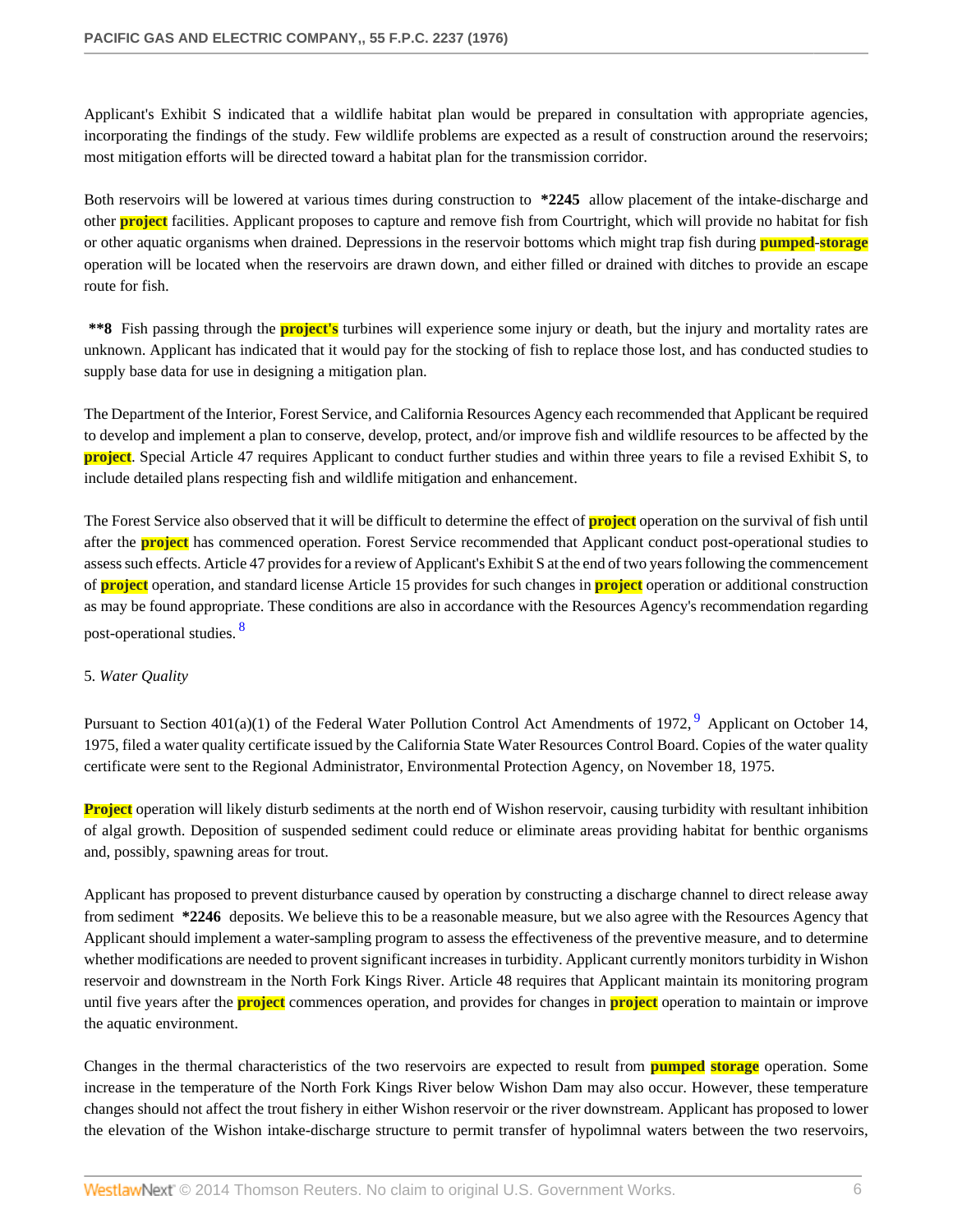thereby minimizing thermal disturbances. We believe that Applicant should continue to investigate this matter, and Article 48 provides for a comprehensive water quality monitoring program.

**\*\*9** Due to the nature and shallowness of soils around the **project** reservoirs, and the steepness of the terrain, it is questionable whether Applicant's proposed sewage disposal facilities are appropriate. Nutrient accumulation in surface waters and contamination of potable water supplies could occur. To ensure that this does not happen, Article 50 requires that Applicant review, in consultation with the California Regional Water Quality Control Board, the proposed methods of effluent disposal and the siting of each facility. Relocation and alternate facilities should be considered, as appropriate.

#### 6. *Air Quality*

Deterioration of air quality will be an unavoidable short-term consequence of **project** construction. The total amounts of suspended particulate matter in the air will increase as dust and hydrocarbons are released by operation of trucks, heavy equipment, and other equipment, by blasting, excavation, and general construction activities, and by burning of combustible construction debris. Special Article 53 requires that Applicant take all reasonable precautions to protect air quality.

#### <span id="page-6-0"></span>TRANSMISSION LINES

**Project** transmission lines will extend 60 miles from the switchyard, at ground level over the powerhouse, to the Gregg substation, to be constructed about 12 miles northwest of Fresno. At the substation, power output of the **project** would be fed into PGandE's interconnected transmission system. We find that the transmission line, as hereinafter **\*2247** described, is a 'primary line' within the meaning of Section 3(11) of the Act, [10](#page-28-9) and should therefore be included as part of the **Project** No. **2735** license.

Applicant considered three alternative transmission line routes (see Figure 1). Route A extends from the switchyard in a westerly direction until it passes Fresno, where it turns south to the substation. Route A is generally situated between recreation areas to the north and the Pipe Flat recreation area to the south, and is the most direct route. Route B extends from Wishon along the North Fork Kings River to Balch Camp, and thence northwest to join Route A near Cats Head Mountain. Route B would be six miles longer than Route A. Route C follows Route B to Balch Camp, but then parallels an existing transmission corridor to the vicinity of Piedra, where it turns northwest to join Route A. Route C would be approximately 8 miles longer than Route A.

We believe that Route A is the most desirable of the three alternatives. As discussed in Staff's EIS and in the Forest Service's analyses of the alternative routes, Route A would remove more land from commercial timber production, but is to be preferred from the standpoint of less adverse effects on wildlife habitat. As to effects on fisheries, Route A crosses 10 stream fisheries, as opposed to 15 for Route B and 14 for C; Route A thus has the least potential for damage to fisheries through construction. Route A is also preferable for its superior compatibility with visual quality standards. Although all three routes will have an adverse visual impact in the immediate vicinity of Wishon Reservoir, due to the undeveloped nature of the area and the resulting number of persons visiting it specifically for its scenic quality, Route A affects fewer visually sensitive areas, as designated by the Forest Service, than Routes B or C. Moreover, Route A crosses more streams and roads at right angles-a visually desirable attribute-than do the other two alternatives. Finally, because Route A is a more direct route from the **project** to the substation, it will require approximately 50 percent fewer angle and tangent towers than the other routes. Cost savings are approximately \$2,278,000 over Route B and approximately \$3,766,000 over Route C.

<span id="page-6-1"></span>**\*\*10** The transmission lines will consist of two 230 kV circuits, each capable of carrying two-thirds of the plant's capacity to enhance reliability. From the **project** switchyard to a transition point near the Haslett Basin, each circuit would be carried on separate towers to protect the circuits from the severe winds and snow loadings to be experienced in that high-altitude area. From Haslett Basin to the Gregg substation, a distance of 44.3 miles, where the line will be exposed to less hazardous weather and more favorable topography, the circuits will be carried on a signle line of towers. <sup>[11](#page-28-10)</sup> We **\*2249** believe that Applicant's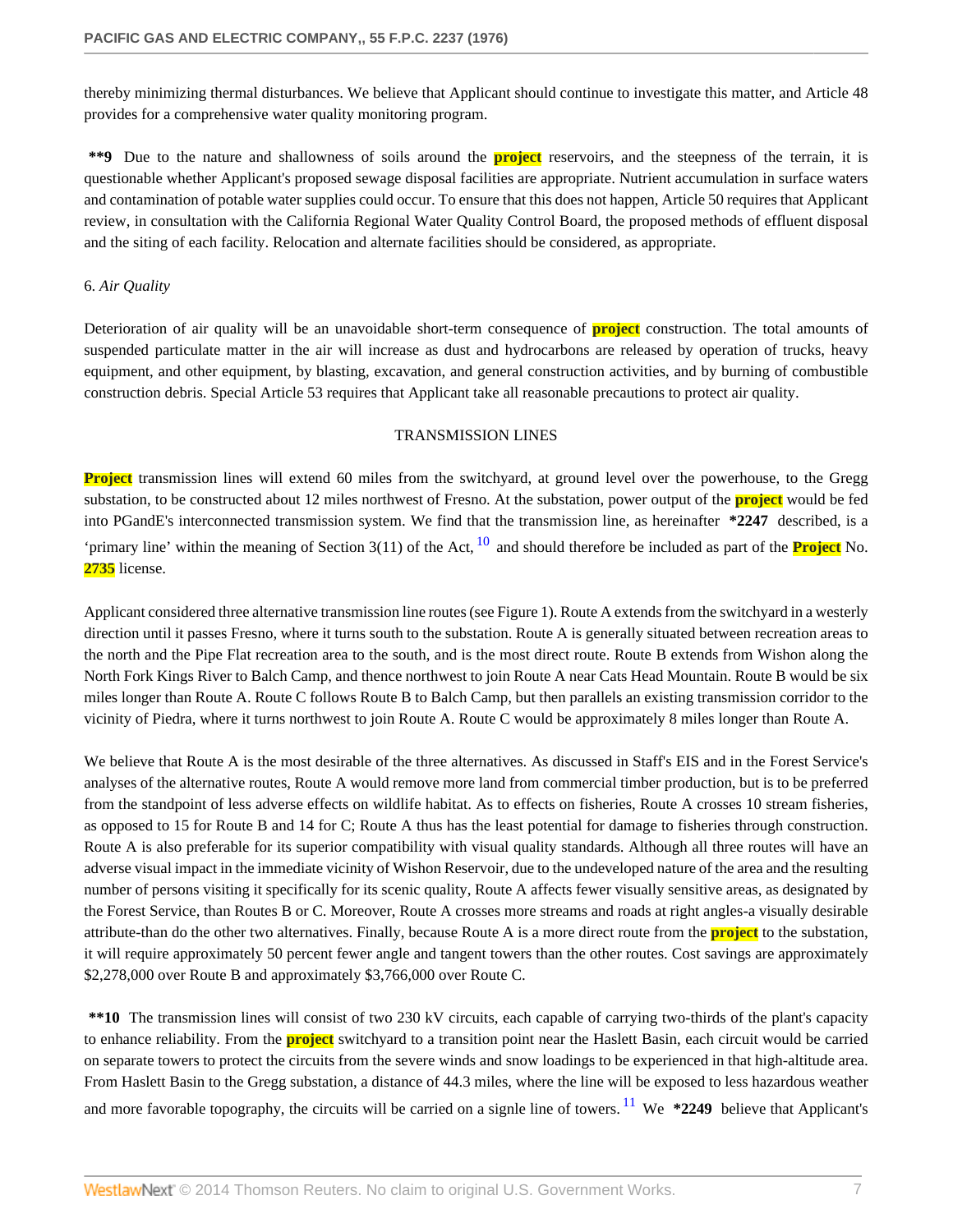proposed combination of single and double lines of towers is desirable so as to provide reasonable assurance of system reliability and continuity of service.

#### Figure 1

The transmission lines have the greatest potential for adverse visual impacts of all the proposed **project** structures, even though Applicant's Route A avoids scenic areas to the greatest extent possible. Applicant proposes to use lattice type towers throughout the transmission line. In rural and wooded areas, such towers are suitable because the open spaces of the lattice work blend readily with highly textured backgrounds of vegetation. These towers also require less extensive foundation excavation and clearing, and can be placed in sections by helicopter or vehicle.

We believe, however, that Applicant should consider the use of the more visually pleasing ornamental towers where the transmission line will be located adjacent to roads, or near heavily settled or other highly visible areas. The western portion of the line will traverse flat, open agricultural lands where the towers will be highly visible, and at several points will be near residential subdivisions or communities. Article 56 of this license requires Applicant to submit a plan detailing, *inter alia*, proposed measures to mitigate the **project's** disturbance of natural and scenic values; in preparing this plan, Applicant should consider the use of ornamental towers to mitigate adverse visual impact, where appropriate.

On January 24, 1974, a protest was filed by certain residents of Bonadelle Ranchos, a subdivision in Madera, California. The residents protested Applicant's plan to locate the transmission line through a portion of the subdivision.

In Exhibit W of its license application, PGandE indicated that a 'deviation' in transmission Route A was being considered. The deviation would cause the line to pass through certain lots in the Bonadelle Ranchos. However, Applicant's Exhibit K maps, which show preferred Route A, indicate that the line will pass approximately one mile south of the subdivision. We emphasize here that in approving Applicant's Exhibit K maps, which by this **order** we do, we approve of the line as shown in Exhibit K.

We believe that Applicant should utilize planting of vegetative screens and right-of-way vegetation management to further mitigate adverse visual impacts of the transmission line. The Forest Service recommended that these techniques be required as a license condition. Article 55 so provided. Furthermore, Article 47 provides that Applicant shall file for Commission approval a comprehensive plan to mitigate effects of **project** construction on wildlife, including the construction of the transmission line; Article 57 provides that Applicant shall consult regularly with certain agencies during **project** operation to ensure the continued protection and development of natural resource values in the **project** area; and Article 59 provides that Applicant shall conduct a pre-construction survey to determine the extent **\*2250** of archeological survey and salvage that may be necessary within the **project** boundary, with provision for the financing of such salvage operations. We find that these conditions, in concert with the others discussed above, are sufficient to mitigate optimally the adverse impacts of, and in some respects to enhance the effect of, the proposed transmission line.

#### <span id="page-7-0"></span>RECREATIONAL DEVELOPMENT

**\*\*11** Existing recreational facilities at Wishon and Courtright reservoirs have been developed either by the Forest Service or by private interests. [12](#page-28-11) In Exhibit R of its **Project** No. **2735** license application, PGandE proposes to develop recreational facilities at both reservoirs. To facilitate analysis, each reservoir's existing and proposed facilities will be set forth separately, followed by a discussion of the issues associated with the Exhibit R.

## 1. *Courtright Reservoir*

At Courtright (see Figure 2), existing facilities include privately-owned Courtright Lake Village, located on the west side of the reservoir; a pack station located just south of Courtright dam, operated under a Forest Service special use permit; the 20-unit Voyager Rocks Campground, developed by the Forest Service on the east side of the reservoir; Marmot Rock Campground, with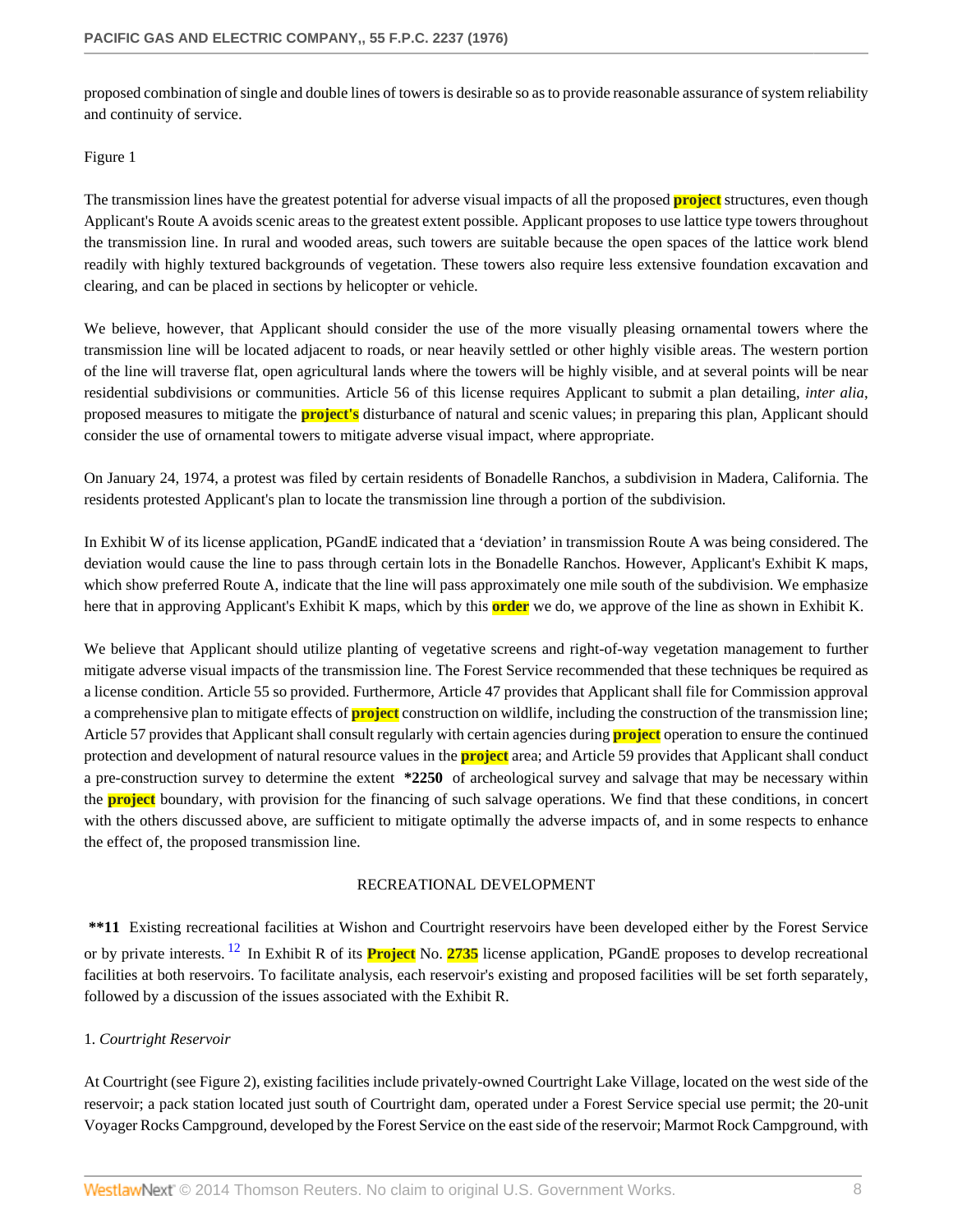20 units, near the spillway on the south end of the reservoir; an old dam construction road, which serves as a parking area and boat ramp; and a primitive road across the dam, providing access to Voyager Rocks and the area to the east of Courtright Lake.

<span id="page-8-1"></span><span id="page-8-0"></span>Recreation us of Courtright includes boating, fishing, camping and hiking. In addition, a large number of recrational visits are attributable to parties entering or leaving the John Muir Wilderness, located to the east of the reservoir, <sup>[13](#page-28-12)</sup> and the Dinkey Lakes Roadless Area, which surrounds the Courtright reservoir and is to the north and east of Wishon.<sup>[14](#page-29-0)</sup> The John Muir Wilderness Area attracts backpackers from throughout the United States.

## Figure 2

The primitive nature of the road east of Courtright dam limits vehicular access to the area east of the reservoir to four-wheel drive vehicles, some two-wheel trucks, and some automobiles. Accordingly, many backpackers park at or near the dam. The combination of trail-head parking, pack-station parking, car and boat trailer parking, and camping overflow **\*2252** from Marmot Rock has caused severe congestion of the area at the south end of the reservoir during periods of peak use. At the same time, Voyager Rocks campground receives light use, due to the difficulty of access to the reservoir's east side.

PGandE has based its proposal for public recreation, as embodied in its Exhibit R, on the concept of low density occupation and development. PGandE believes that the **project** area primarily attracts persons seeking recreation based on enjoyment and use of the natural environment, as opposed to socially oriented activities. PGandE also states that the high elevation environment of the **project** area has limited tolerance of high density occupancy because of shallow soils, fragile vegetative cover, and a short growing season.

At Courtright Lake, PGandE proposes to develop a new 30-unit campground on the west shore, with the ultimate addition of 40 more units; to convert the Marmot Rock Campground to a 10-unit picnic area; to improve the boat ramp at the south end of the lake and to expand the associated parking area to accommodate 50 vehicles initially, and 80 ultimately; and to rehabilitate Voyager Rocks Campground by installing internal roads, traffic control barriers, and domestic water supply. As can be seen by Figure 1, PGandE proposes to leave **project** and non-**project** lands to north and, with the exception of Voyager Rocks, the east of Courtright in a natural, undeveloped state. Voyager Rocks, even with improvements, would continue to be operated as a semi-primitive campground.

# 2. *Wishon Reservoir*

<span id="page-8-2"></span>**\*\*12** Existing facilities at Wishon (see Figure 3) are the Wishon Village Resort, which includes a store, restaurant, bar, 50 unit trailer park, 25-unit campground, boat rental, and dock;  $^{15}$  $^{15}$  $^{15}$  the Forest Service's 10-unit Lily Pad Campground; an old construction road used as a boat ramp; three undeveloped fishermen-parking areas with sanitation facilities; a pack station; and trailhead parking near the Wishon dam's spillway.

# Figure 3

At Wishon, Applicant proposes to rehabilitate Lily Pad Campground by installing water supply and traffic barriers. Applicant will develop parking and fishermen access facilities near the powerhouse access tunnel entrance and at Shorthair Creek, with the latter also to include a 10-unit picnic area with ultimate expansion to 20 units. The Wishon quarry site would be partially filled with spoil from the tunnel excavation, graded, and landscaped. The quarry area would then be developed with a boat ramp and self-adjusting dock, an overview structure with sanitary facilities, parking space for 50 vehicles, and ultimately, 10 picnic units. Near the downstream toe of Wishon dam, PGandE would develop a primitive group camp with a capacity of 50 people at one time. This development would include **\*2254** improvement of the existing parking area to provide 15 spaces for campers and/or fishermen using the river below the dam.

## 3. *Discussion*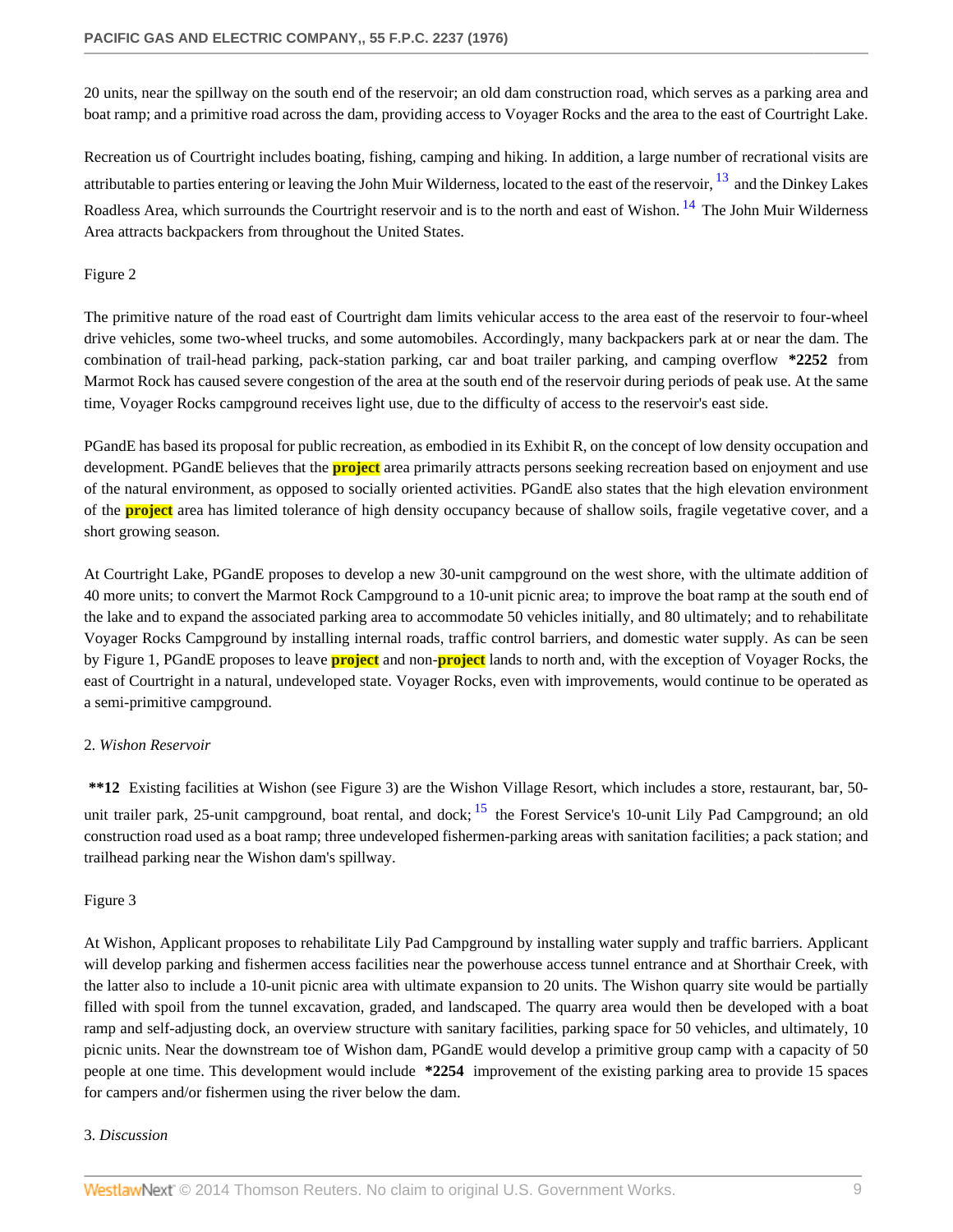Several issues were developed in comments from interested agencies and individuals on the proposed recreation plan. Because those issues can be best resolved by Applicant's further study and consultation with appropriate public agencies, we are requiring Licensee to file a revised Exhibit R within one year of the issuance of this license. We believe, however, that discussion at this point will serve to clarify the points at issue and offer some guidance for Applicant's revised filing.

The Forest Service prepared five alternatives for recreation development at Courtright reservoir. The plan of development considered best by the Forest Service would eliminate overcrowding at Courtright by improving access to the east side of the reservoir. The improved access road would cross the dam and extend around the east side of the lake to Voyager Rocks Campground, which would be expanded and adapted to vehicle access, and on to Chamberlain's Camp (see Figure 2), where a 100-space parking trailhead and packing station would be developed. The concept of providing improved access to the east side of the reservoir is also supported by the Department of the Interior and the owners of several lots at Courtright Lake Village, on the lake's west side.

Applicant responded to the comments of Forest Service and Interior by stating that it had originally considered improving access to, and further developing, the east side of Courtright, but was concerned about the adverse impacts upon the John Muir Wilderness and the meadow areas to the north and east of the reservoir. Applicant stated its view that because the west shore of Courtright has already been developed, any new facilities should more appropriately be added to that side. Applicant indicated that it was supported in this view by the Fly Fishermen for Conservation (Fresno Branch), Fresno County Sportsmen, and the California Department of Fish and Game.

**\*\*13** In comments on the Draft EIS, the Sierra Club (Tehipite Chapter), the California 4WD (Four Wheel Drive) Clubs, Inc., the Sportsmen's Council of Central California, the California Resources Agency, and several individuals supported Applicant's concept of retaining limited access and the primitive nature of the east side of Courtright. In addition, Staff's Final EIS concurred with Applicant that development of Courtright's east

We agree with Staff and Applicant that development of Courtright's east side should be in keeping with its current primitive character. Moreover, we believe that providing improved and continuous access across the Courtright dam might interfere with **project** operation. We also recognize, however, that the views of the Forest Service, with jurisdiction over National Forest lands surrounding Courtright, are entitled to great weight. **\*2255** Therefore, we believe the better course would be for PGandE to study **project** recreation needs further in cooperation with appropriate Federal, State, and local agencies and file, within one year from issuance of the license, a revised Exhibit R for Commission approval.

Applicant's revised Exhibit R should cover other points raised by comments on the application. Both the Forest Service and Interior voiced concern that Applicant's schedule for construction of recreational facilities was subordinate to construction of other **project** facilities; both agencies recommended that, because recreation facilities at peak use are crowded at present, Applicant should develop initial facilities during construction. Applicant concurred in such development, where possible, and has offered to provide a detailed schedule for development of recreational facilities after plans for **project** power construction facilities have been completed. Article 43 provides that such a detailed schedule be included with the revised Exhibit R to be filed for Commission approval. This schedule should include provision for temporary facilities to replace those to be affected during **project** construction (such as parking and the Courtright pack station).

Interior commented that Applicant's proposed recreation facilities are inadequate because Applicant used a figure of 5 persons per unit (occupancy), rather than 3.5 or 4 persons, as is accepted practice. If the lower figure is used, more units would be required to accommodate expected demand. In the same vein, Forest Service Commented that Applicant apparently plans to achieve its low-density development concept simply by limiting the number of available facilities. The Forest Service noted that overcrowding should be controlled by proper management and administration, and recommended that further studies be carried out to determine optimum development.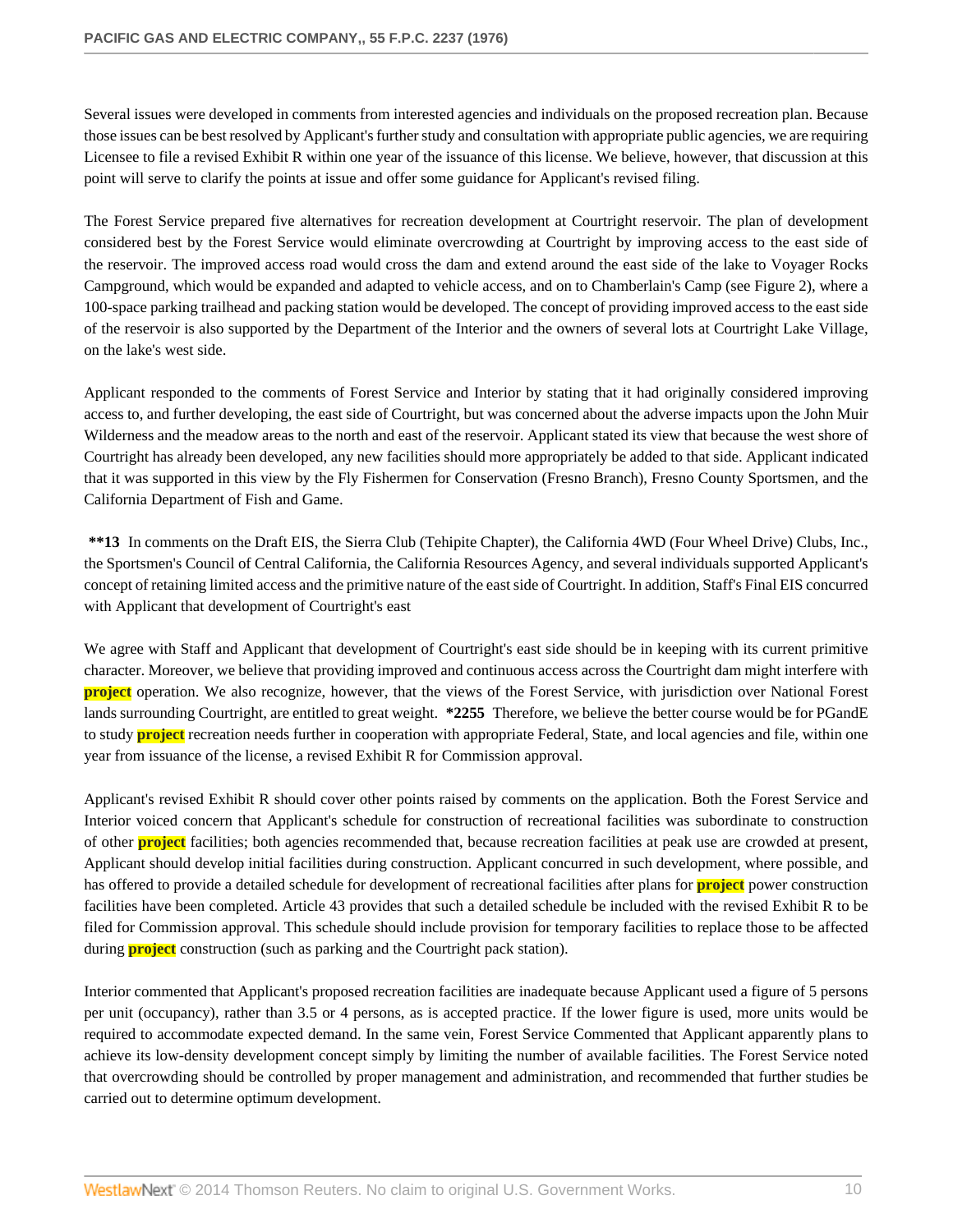We agree with Interior's analysis of use per site, and also agree that Applicant should further study the **project** area to determine whether it can propose a plan which would provide for more recreational opportunity, consistent with its concept of low density development. Article 43 provides that PGandE shall consult with Forest Service and Interior in this task.

**\*\*14** Another issue raised by Interior and Forest Service is that the Exhibit R filed with the **Project** No. **2735** application made no statement as to who will assume responsibility for operation and maintenance of recreation facilities, once constructed. Applicant states in its comments on the Draft EIS that it was negotiating a Memorandum of Agreement to govern responsibility for operation and maintenance of recreation facilities. Such agreement may appropriately be included in the revised Exhibit R to be filed pursuant to Article 43.

Other comments on Applicant's Exhibit R related to *inter alia*, such items as boat docks, boat ramps, and sanitary facilities. PGandE will have the benefit of such comments in preparing its revised Exhibit R.

**\*2256** In its comments on Staff's DEIS, the Sierra Club suggested that PGandE should consider the possibility of converting **project** construction campsites near the reservoirs to recreational facilities. Along the same lines, the Forest Service recommended that the **project** boundary be expanded to include the proposed headquarters camp near Wishon resevoir. Forest Service stated that this site is the only parcel adjacent to the lake which is suitable for replacing camping facilities to be displaced or destroyed by construction of the powerhouse access road.

We believe that these suggestions have merit. The construction camp sites will have access roads, water supply, sewage treatment facilities, garbage disposal, and a variety of structures. Although we are aware that the construction camps are for the most part intended to be temporary facilities, we believe that the possibility of integrating the services and/or structures of the construction camps into future recreation facilities deserves further study, and Article 43 so provides. <sup>[16](#page-29-2)</sup> Such further study should include the contingency of including camps, if any, to be converted to recreation sites, within the **project** boundary.

One other item relating to **project** recreation was raised by comments on the application. Forest Service and Interior noted that the extreme vertical fluctuation in water levels at the **project** reservoirs occasioned by **pumped storage** operation will have adverse impacts on the visual qualities of the reservoirs and on boating use. Applicant's present mode of operation is to collect spring runoff and slowly release water throughout the summer, with the major drawdown occurring in mid-September, after the peak recreation use season at the **project**. Applicant proposes to establish a pattern of **pumped**-**storage** operation of relasing water during the week and storing it in Wishon. Some **pumping** will take place on weeknights, but the bulk of **pumping** will be done on weekends, which means that fluctuation will be greatest on weekends, the period of peak recreation use. We believe that Applicant should, to the extent consistent with efficient **project** operation, utilize any available **pumping** energy on weekdays (or nights) to **pump** water from Wishon into Courtright reservoir, in **order** to minimize vertical fluctuation of water levels on weekends, when the greatest number of persons are using the area. Special Article 44 imposes this requirement.

**\*\*15** Because we authorize no recreational development by this **order**, a discussion of the environmental effects of such development is not appropriate herein.

#### <span id="page-10-1"></span><span id="page-10-0"></span>**\*2257 PROJECT** NO. 1988

In *Philadelphia Electric Company*, **Project** No. 2355 (*Muddy Run*), [17](#page-29-3) we considered the problems contingent upon licensing a **pumped storage** facility which proposed to use as its lower reservoir the reservoir of an existing, conventional, hydroelectric **project**. In that case, we defined the **project** boundary of the **pumped storage project** as including a portion of the existing **project's** area. Thus, the **project** boundaries of the two **projects** overlapped to the extent of joint use. We also provided in that case that compensation be paid by the Licensee for the **pumped storage project** to the joint Licensees for the existing **project**, for the former's use of the resevoir.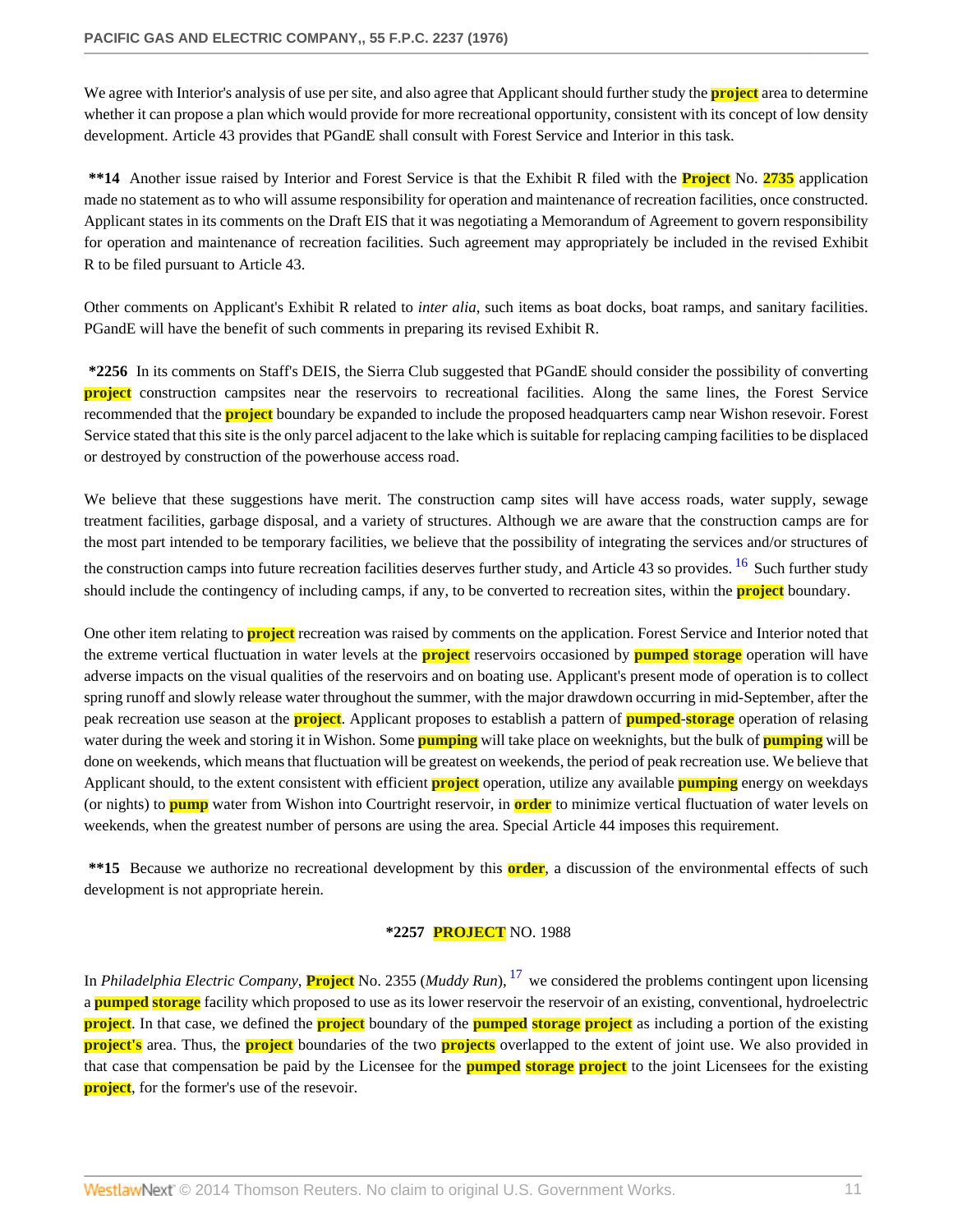In the instant case we follow *Muddy Run*. **Project** No. **2735** shall include within its **project** boundary the Courtright and Wishon reservoir; thus, to a large extent the two **projects**' boundaries will be coincident. The significant differences will be that **Project** No. **2735** will include the **pumped storage** power facilities, the transmission lines, and the **project's** recreational facilities proposed in the revised Exhibit R.

Article 61 provides that in the event the licenses for **Projects** Nos. **2735** and 1988 become vested in different entities, the two licensees shall negotiate an agreement, to be filed for Commission approval, providing for compensation to be paid by the owner of **Project** No. **2735** to the owner of **Project** No. 1688, for the use of Courtright and Wishon reservoirs. An identical Article (Article 44) is added to the **Project** No. 1988 license by this **order**. In addition, Article 45 is added to the **Project** No. 1988 license to provide that the Licensee for **Project** No. **2735** is authorized to use the **Project** No. 1988 reservoirs in coordinated operation.

In its comments on Staff's DEIS, the Forest Service expressed the view that minimum flow conditions should be maintained in the license for **Project** No. 1988. Applicant proposed to maintain the present releases at Wishon and to increase by .5 cfs the releases from Courtright reservoir from December to May, and to eliminate reduction in flows during dry years. Amended Article 40 provides for these minimum releases. The minimum releases prescribed by Article 40 shall continue during construction of the **Helms project**.

In comments on the application, the California Resources Agency stated that the State Department of Fish and Game was conducting negotiations with PGandE respecting flow releases into **Helms** Creek and the North Fork Kings River, and the eeffect of such releases on downstream fishery resources. Article 43 is added to the **Project** No. 1988 license to require Applicant's evaluation, in consultation with the Department of Fish and Game, of the minimum releases from Courtright and Wishon. Finally, Article 46 is added to the license in conformance with similar Article 44 of the license for **Project** No. **2735**.

#### **\*2258** MISCELLANEOUS COMMENTS

**\*\*16** The Corps of Engineers commented on the application by letter dated January 31, 1974. The Corps stated that the **project** would have no appreciable effect on navigation, and that no special terms or conditions in the interest of navigation were necessary. The Corps also stated that should power generation facilities be installed at the Corps' Pine Flat **Project**, located downstream on the Kings River, then operation of PGandE's Kings River Basin **projects** should be coordinated with that of Pine Flat, in **order** to maximize overall benefits. Article 10 of Form L-6 makes provision for such coordination. Finally, the Corps recommended that a condition be imposed in any license issued requiring that during flood periods the **project** should not be operated so as to cause stream flow below Wishon exceeding that which would occur in the absence of the **project**. Article 32 of Applicant's license for **Project** No. 1988 contains provisions that meet the Corps' recommendation.

Interior recommended that Applicant should record flows at the **Helms** powerhouse during both the **pumping** and generating modes. Article 8 of Form L-6 requires this.

The Forest Service recommended: that the articles contained in Standard Forms L-1 or L-2 be included in the license; that an article requiring the installation of safety devices be included; that a requirement be imposed that Applicant shall not chemically treat soil, water, animals, or vegetation on National Forest lands without written approval from the Forest Service; and that Applicant should be required to prepare, in consultation with appropriate agencies, and file for Commission approval, a solid waste disposal management plan. The articles contained in Standard Form L-6, and Special Articles 45, 51, and 52, respectively, provide for the Forest Service's concerns and recommendations.

The California Resources Agency stated that Chapter 70 of the Uniform Building Code should be used as a minimum standard for all grading work and for all potential foundation problems relating to slope stability, soil erosion, drainage control, and rehabilitation measures. Responding to the Resources Agency, Applicant noted that except for construction camps and transmission lines, most construction work will be in rock or underground. Applicant stated that, where applicable, Chapter 70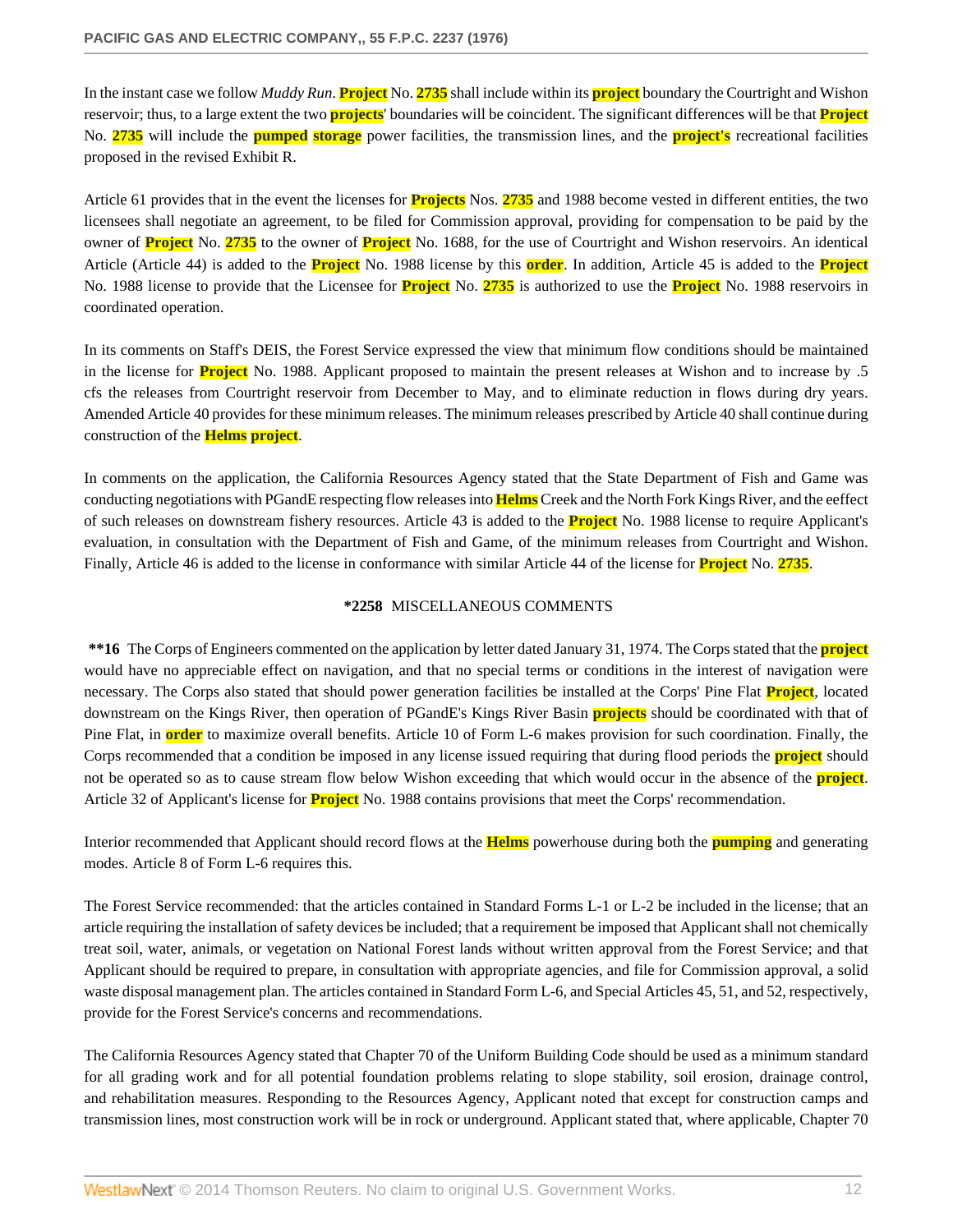of the Uniform Building Code will be followed. We believe that Special Articles 49 and 56 adequately provide for erosion and sediment control, and rehabilitation of construction sites.

Other comments not discussed or otherwise dealt with in this **order** were considered in Staff's FEIS.

#### <span id="page-12-2"></span><span id="page-12-1"></span>ISSUES RAISED BY INTERVENORS

In its petition to intervene, the State of California, acting through its Department of Fish and Game (Fish and Game), stated that construction and operation of **Project** No. **2735** could materially affect natural and **\*2259** recreational resources, including trout fisheries in **Helms** Creek and North Fork Kings River and wildlife populations in the **project** area. The petition stated that Fish and Game was conducting field studies with PGandE; that conditions should be imposed on the **Project** No. **2735** license in **order** to protect fishery, recreational, and wildlife habitat resources; and that Fish and Game planned to negotiate with PGandE concerning conditions which should be included in the license. Fish and Game, through the California Resources Agency, has commented of Staff's Draft Environmental Impact Statement. Fish and Game shall be consulted by Applicant in the preparation of a revised Exhibit S and also during operation of the **project**. General issues respecting the **project's** effect upon fish and wildlife resources are discussed elsewhere in this **order**.

<span id="page-12-0"></span>**\*\*17** The Kings River Water Association (Association), intervened in this proceeding to protect its interests in various agreements between it and PGandE governing the Association's use of waters of the Kings River and PGandE's reservoir **storage** capacity. [18](#page-29-4) The Association sought a condition providing that **Project** No. **2735** be constructed, operated, and maintained subject to and in accordance with all agreements respecting water rights entered into between the Association and PGandE.

In its answer to the Association's petition, PGandE stated that it did not object to the Association's participation in this proceeding, and would not object to a condition in the **Project** No. **2735** license as proposed.

When application was made by PGandE in 1948 to amend its license for **Project** No. 175, and for major license for **Project** No. 1988, both located on the North Fork Kings River, PGandE was required to file with the Commission 'satisfactory evidence of an agreement between (PGandE) and the local irrigation interests for use by (PG and E) of the waters involved  $* * *19$  $* * *19$  Such an agreement, signed by the Association and its members, was filed and found to be satisfactory by the Commission.<sup>[20](#page-29-6)</sup>

On February 12, 1973, PGandE filed an 'Agreement Supplementing and Amending Agreement \* \* \* Dated December 20, 1954.' This document, dated January 18, 1972, and signed by PGandE, the Association and its members, amends the original agreement to provide specifically for construction and operation of the **Helms PumpedStorage Project**. We find this agreement to be satisfactory evidence of PGandE's agreement with local irrigation interests respecting the use of the waters involved in the application for **Project** No. **2735**. We do not, however, find it necessary or **\*2260** appropriate to approve the agreement, which essentially involves contractual commitments among the parties, or to condition the license in the manner suggested by the Association. [21](#page-29-7)

<span id="page-12-3"></span>Northern California Power Agency (NCPA), filed a lengthy petition to intervene in this proceeding, the bottom line of which was that PGandE enjoys monopolistic and anticompetitive control over generation and transmission facilities in northern and central California. PGandE's answer argued that NCPA's allegations are irrelevant to the Commission's consideration of the **Project** No. 2735 license application, and asked that the petition be denied in its entirety.

By **order** issued April 1, 1976, we granted intervention to NCPA, provided for hearing on the issues raised by its petition, and noted that should a license for **Project** No. **2735** be issued prior to or during the hearing provided for by that **order**, we would reserve the authority to impose such further conditions in the license as may be found appropriate as a result of the hearing. Article 62 makes provision for such further imposition of license conditions. In wording Article 62 as we do, we imply nothing about the possible scope of such conditions; the issues of whether further conditions are appropriate, what they shall require,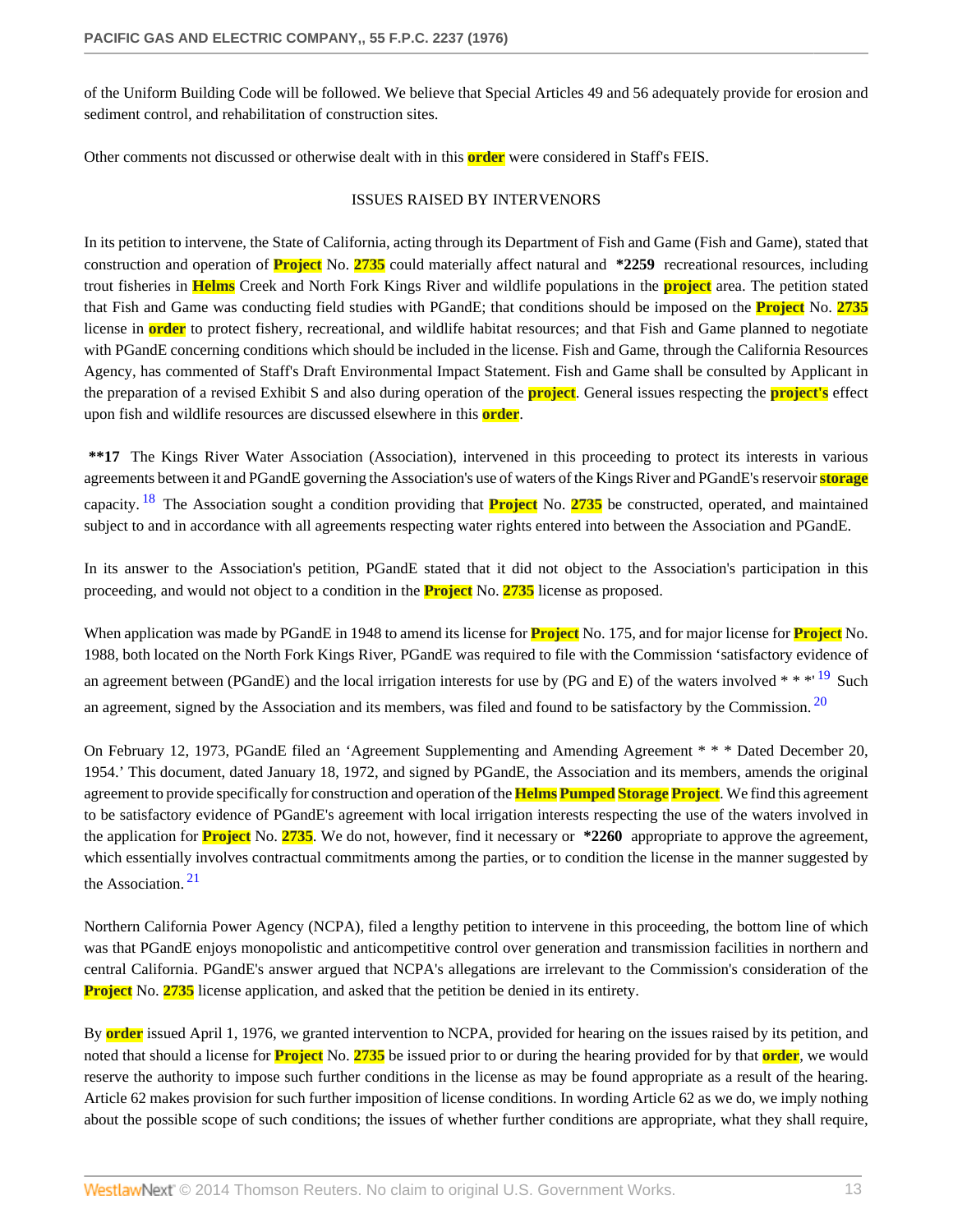and the Commission's authority to impose specific conditions must await hearing.  $22$  Our finding with respect to Article 62 is merely that the license for **Project** No. **2735** meets the Section 10(a) standard only upon the condition, *inter alia*, that we reserve authority to impose such further requirements as may be found appropriate at and after hearing.

#### <span id="page-13-0"></span>SAFETY AND ADEQUACY

**\*\*18** The use of Courtright and Wishon reservoirs as the upper and lower reservoirs of a **pumped storage** facility has been evaluated, and we conclude that they are safe for such use. Two items respecting the **project's** plans require further attention. There is insufficient information to evaluate the adequacy of the surge chambers for the power tunnels; Article 39 requires Applicant to perform model studies to verify the design of the surge chambers and submit the designs for Commission approval prior to construction. In addition, because there are no other **pump**-turbine units in operation in this country at the 1600-foot head proposed for the **Helms project**, Article 40 requires that a model study prepared by the units' manufacturer be submitted for our review prior to installation.

Article 41 requires that the Applicant retain an independent Board of Consultants to review all aspects of the **project's** safety and adequacy, and to report on the Board's findings.

#### **\*2261** COMPREHENSIVE DEVELOPMENT

Construction and operation of **Project** No. **2735** will develop the unused head between Courtright and Wishon reservoirs. The **project** will, in addition to normal **pumped**-**storage** operation, utilize the natural run-off stored in Courtright reservoir for generation, and during periods of high run-off when surplus water is normally spilled at Wishon will **pump** all or part of the surplus water to Courtright reservoir for **storage**, to the extent that **storage** space in Courtright reservoir and **pumping** energy are available. Such operation will increase the energy generated at downstream hydro plants without an increase in their capacity. [23](#page-29-9)

<span id="page-13-1"></span>There are no applications for license or preliminary permit before us which conflict with **Project** No. **2735**. The proposed **project** will not affect a government dam. We find that the **Helms Project** No. **2735** as hereinafter described, and subject to the terms and conditions hereinafter **ordered**, is best adapted to the comprehensive development of **Helms** Creek and the North Fork Kings River for the use or benefit of interstate and foreign commerce, for the improvement and utilization of water power development, and for other beneficial public uses, including recreational purposes, in accordance with Section 10(a) of the Act, [16 U.S.C. § 803\(a\).](http://www.westlaw.com/Link/Document/FullText?findType=L&pubNum=1000546&cite=16USCAS803&originatingDoc=I06d61d43391a11dbbb4d83d7c3c3a165&refType=LQ&originationContext=document&vr=3.0&rs=cblt1.0&transitionType=DocumentItem&contextData=(sc.Search))

With respect to the application for license for **Project** No. **2735**, *the Commission finds:*

(1) The **Helms Project** No. **2735** will be located on a navigable water of the United States, and will affect public lands of the United States.

(2) Applicant is a corporation organized under the laws of the State of California and has submitted satisfactory evidence of compliance with the requirements of all applicable state laws insofar as necessary to effectuate the purposes of a license for the **project**.

(3) Public notice of the filing of the application for license for **Project** No. **2735** was given on November 28, 1973. Timely petitions to intervene filed by the State of California through its Department of Fish and Game on January 10, 1974, the Kings River Water Association on January 28, 1974, were granted by Commission **orders** issued February 8, 1974, March 4, 1974, and April 1, 1976, respectively.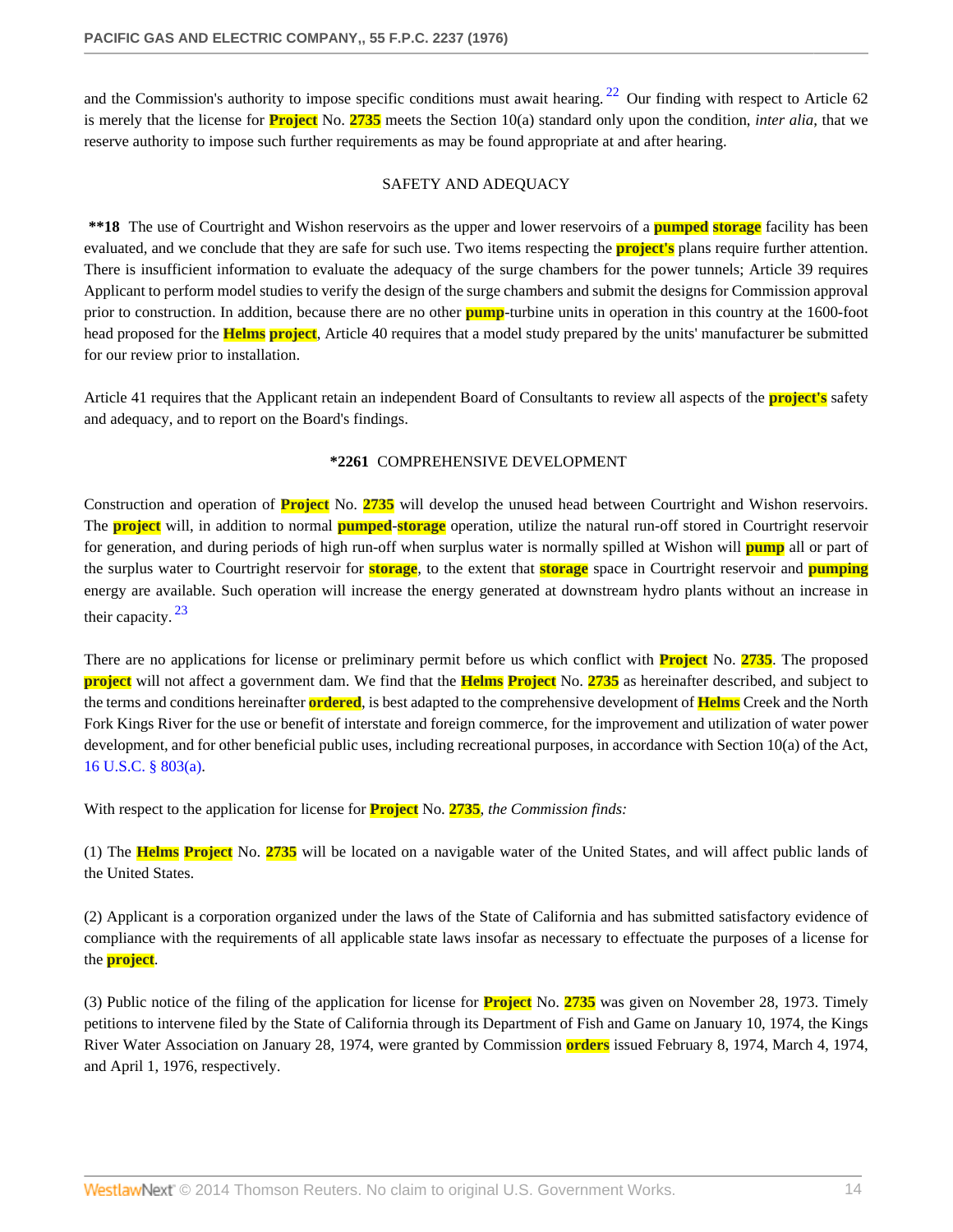**\*\*19** (4) Neither the Department of Fish and Game nor the Kings River Water Association have presented disputed facts or facts which have not been accepted as true for the purposes of this **order**. Therefore, an evidentiary hearing respecting matters raised by their petitions is neither warranted nor in the public interest.

(5) A public hearing respecting matters raised by the Northern California Power Agency in its petition to intervene was **ordered** by the Commission on April 1, 1976.

**\*2262** (6) No competing application is before the Commission.

(7) Subject to the terms and conditions hereinafter imposed, the **project** will not adversely affect a government dam, nor will the issuance of a license as hereinafter provided affect the development of water resources which should be undertaken for public purposes by the United States.

(8) Subject to the terms and conditions hereinafter imposed, the **project** will be best adapted to a comprehensive plan for improving or developing a waterway for the use or benefit of interstate or foreign commerce, for the improvement and utilization of waterpower development, and for other beneficial public uses, including recreational purposes.

(9) Subject to the terms and conditions hereinafter imposed, the plans and **project** structures affecting navigation have been approved by the Corps of Engineers.

(10) Applicant has submitted satisfactory evidence of its financial ability to construct, operate, and maintain the proposed **project**.

(11) The estimated cost of developing the **project** compared to the estimated cost of developing suitable alternative sources of power is reasonable.

(12) The installed horsepower capacity of the **project** for the purpose of computing the capacity component of the administrative annual charge is 1,400,000 horsepower. The amount of annual charged based on such capacity to be paid under the **project** license for the cost of administration of Part I of the Act is reasonable.

(13) For the purpose of recompensing the United States for the use of public lands within the **project** boundary, the annual charge is hereinafter authorized to be \$468.43 for lands exclusive of the transmission line right-of-way, and \$287.84 for lands in the transmission line right-of-way. These charges are reasonable and may be readjusted in the future pursuant to Section 10(e) of the Act.

(14) The term of the license hereinafter authorized is 50 years, which term is reasonable.

(15) The exhibits designated and described in Paragraph (B) below conform to the Commission's Rules and Regulations and should be approved as part of the license for the **project**.

With respect to the application to amend the license for constructed **Project** No. 1988, *the Commission finds:*

It is appropriate for purposes of the Federal Power Act and in the public interest to amend the license for constructed **Project** No. 1988 as hereinafter provided.

With respect to **Project** No. **2735**, *the Commission orders:*

**\*\*20** (A) This license is hereby issued to Pacific Gas and Electric Company of San Francisco, California (hereinafter Licensee) under Section 4(e) of the Federal Power Act for a period of 50 years, effective the first day of the **\*2263** month in which the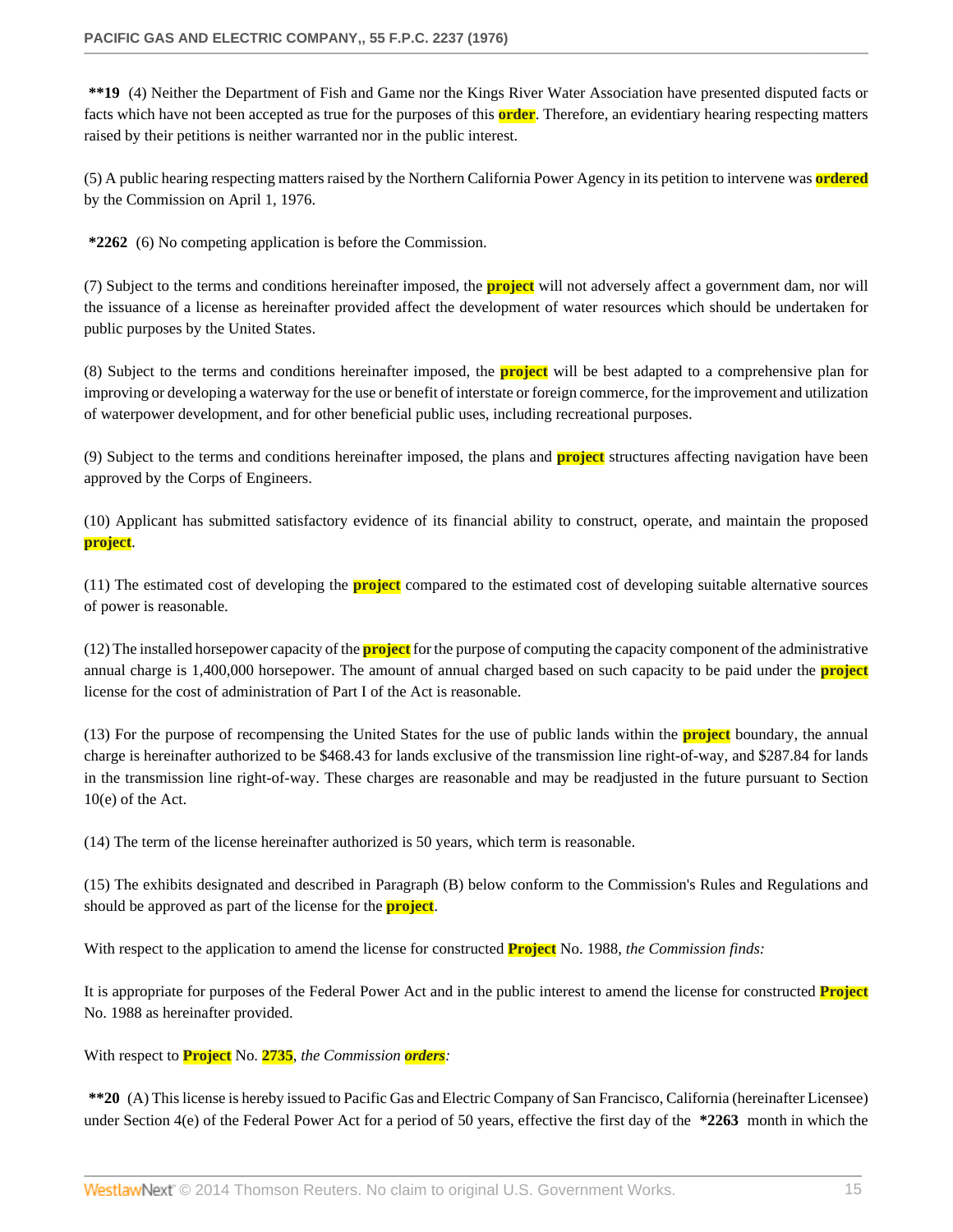license is issued, for the construction, operation, and maintenance of the **Helms Pumped Storage Project** No. **2735**, located on **Helms** Creek and the North Fork Kings River, a navigable water of the United States, and affecting lands of the United States under the jurisdiction of the Bureau of Reclamation and other such lands in the Sierra National Forest, subject to the terms and conditions of the Act and subject to such rules and regulations as the Commission has issued or prescribed under the provisions of the Act.

(B) The **Helms Project** consists of:

(i) all lands constituting the **project** area and enclosed by the **project** boundary or the licensee's interests in such lands, the limits of which are otherwise defined, the use and occupancy of which are necessary for the purposes of the **project**; such **project** area and **project** boundary being shown and described by certain exhibits which form part of the application for license which are designated and described as follows:

Exhibit J **FPC** No. **2735** Showing

Sheet 1 21 General Map

2 2 General Map

Exhibit K **FPC** No. **2735** Showing

Sheet 1 22 Courtright Lake

2 23 Plan and Profile

of Tunnels and

Powerhouse

3 24 Lake Wishon

4 25 Transmission Line

5 26 Transmission Line

6 8 Transmission Line

7 9 Transmission Line

8 10 Transmission Line

(ii) **project** works consisting of: (1) an intake-discharge structure in each of the reservoirs of **Project** No. 1988; (2) a 4175-foot long, 38.5-foot diameter horseshoe-section tunnel from the Courtright intake to Lost Canyon crossing including a control gate located about 1200 feet from the intake; (3) 150 feet of 22-foot diameter pipe crossing the bottom of Lost Canyon; (4) an 8436 foot long, 38.5-foot horseshoe-section tunnel from Lost Canyon to the penstock including a surge chamber; (5) a penstock, about 4200 feet long, varying in diameter from 26 to 9 feet; (6) an underground powerhouse containing three **pump**-turbine motor-generator units, each rated at 350,000 kW in the generating mode; (7) a transformer chamber adjacent to the powerhouse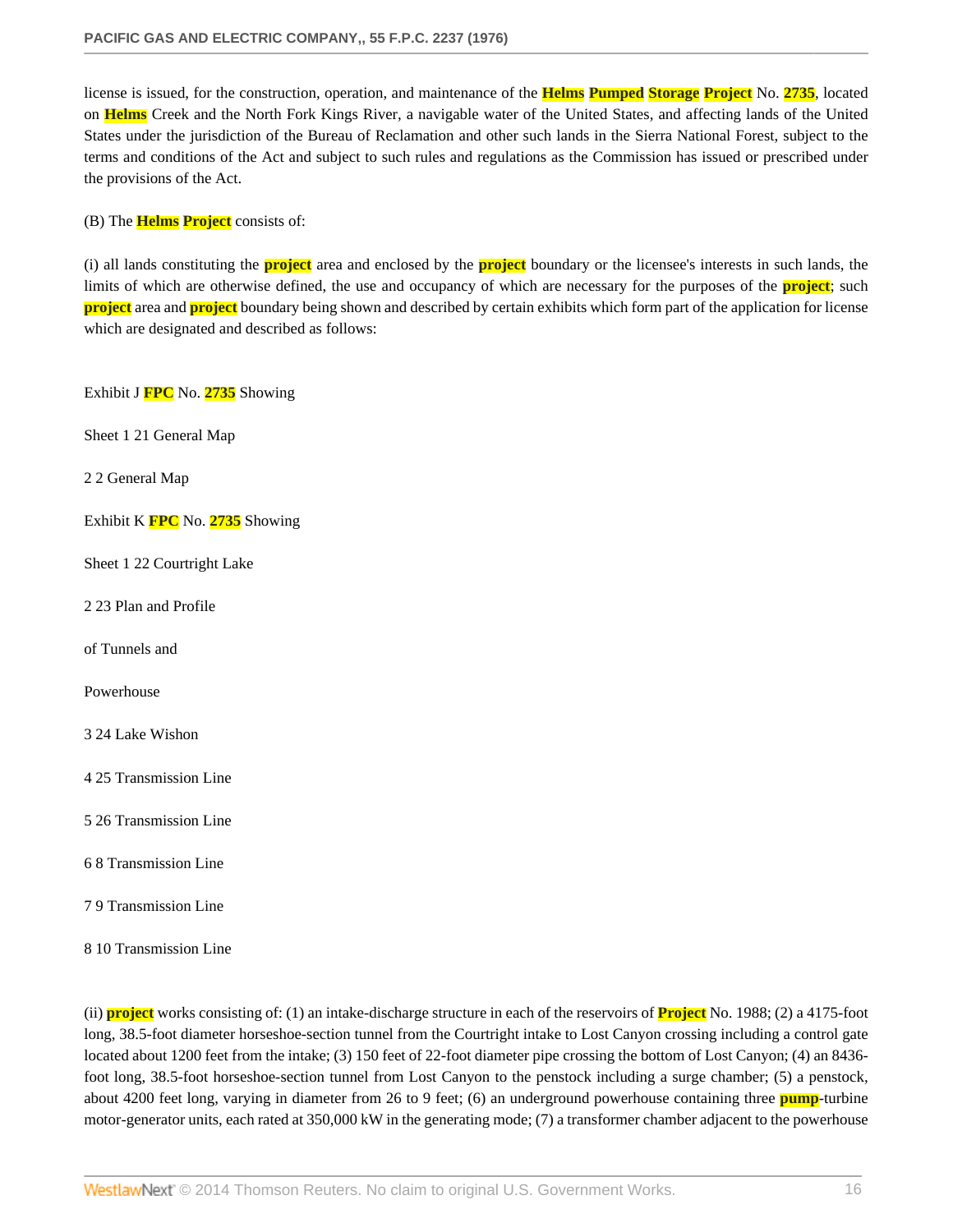containing four 20/230 kV transformers (one to be a spare); (8) a 230 kV switchyard above the **\*2264** powerhouse; (9) a 3838-foot long, 38.5-foot diameter horseshoe section tailrace tunnel from the powerhouse to the Wishon intake-outlet structure, including a surge chamber near the powerhouse; (10) an access tunnel (about 3600 feet long) to the powerhouse; (11) a 1.9 mile long access road to the powerhouse; (12) a 2.6-mile long access road to the switchyard; (13) a 1.1-mile long access road to the Lost Canyon tunnel crossing; (14) a 60-mile long double circuit 230 kV transmission line from the switchyard to the non-**project** Gregg substation; and (15) appurtenant facilities:-the location, nature and character of which are more specifically shown and described by the exhibits hereinbefore cited and by certain other exhibits which also form part of the application for license ans which are designated and described as follows:

Exhibit L **FPC** No. **2735**- Showing

Sheet 1 27 Details of Court-right

Intake-Discharge

Structure,

Gate Shaft

and Tunnel Sections

Sheet 2 28 Profile of Penstock

Sheet 3 29 Plan and Sections of

Powerhouse

Sheet 4 30 Details of Wishon

Intake-Discharge

Structure and Surge

Chambers

**\*\*21** *Exhibit M:* Consisting of five typewritten pages entitled 'Exhibit M-General Description of Mechanical, Electrical and Transmission Equipment', filed with the Commission September 4, 1973.

(iii) all of the structures, fixtures, equipment or facilities used or useful in the maintenance and operation of the **project** and located on the **project** area, and such other property as may be used or useful in connection with the **project** or any part thereof, whether located on or off the **project** area, if and to the extent that the inclusion of such property as part of the **project** is approved or acquiesced in by the Commission; together with all riparian or other rights, the use of possession of which is necessary or appropriate in the maintenance or operation of the **project**.

(C) This license is also subject to the conditions set forth in Form L-6 (revised October, 1975) entitled 'Terms and Conditions of License for Unconstructed Major **Project** Affecting Navigable Waters and Lands of the United States,' which terms and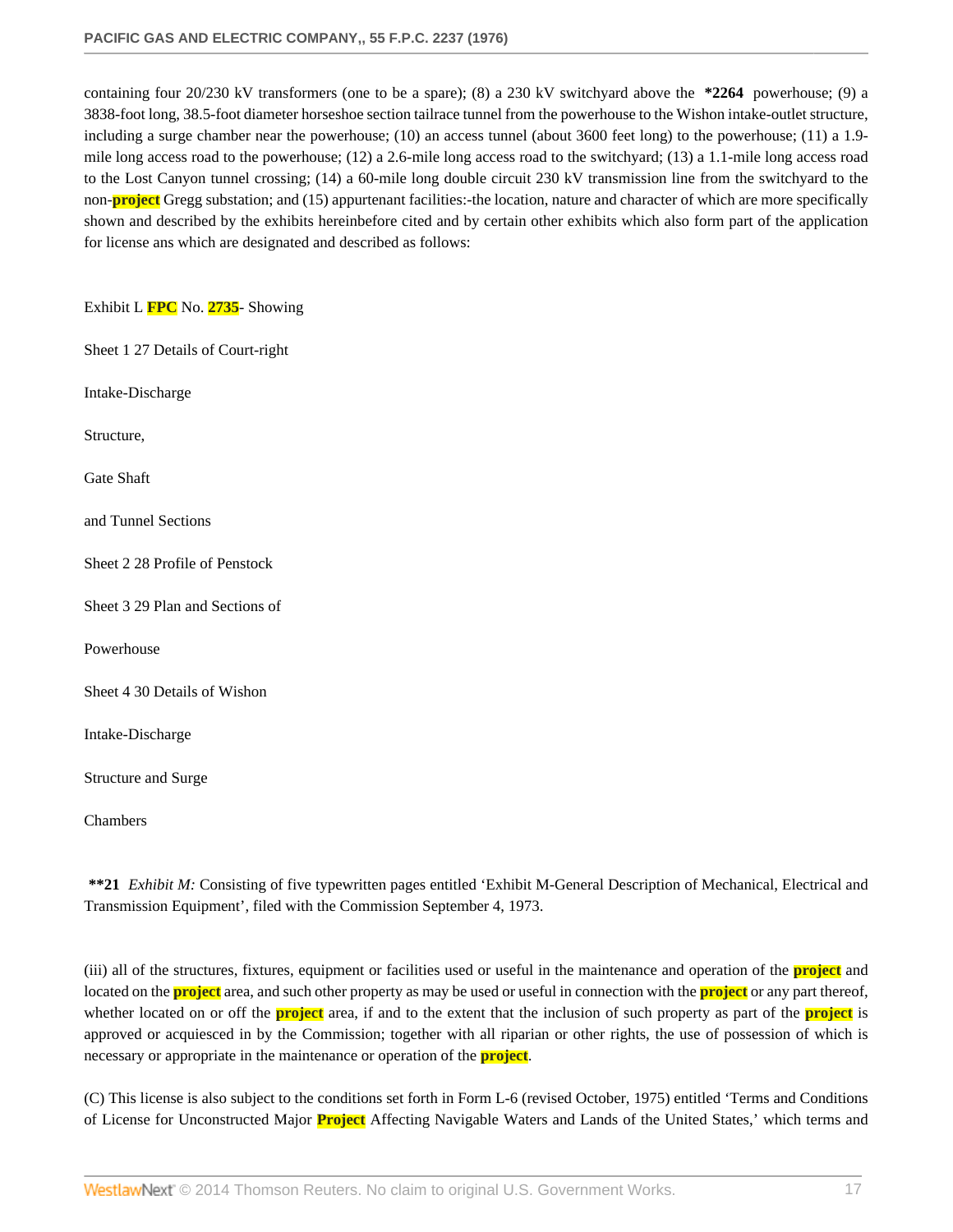<span id="page-17-0"></span>conditions designated as Articles 1 through 37, except Article 20, [24](#page-29-10) are attached hereto and made a part hereof, and **\*2265** subject to the following special conditions set forth herein as additional Articles:

*Article 38*. The Licensee shall pay the United States the following annual charge, effective as of the first day of the month in which the license is issued:

(a) For the purpose of reimbursing the United States for the cost of administration of Part I of the Act, a reasonable annual charge as determined by the Commission in accordance with the provisions of its regulations, in effect from time to time. The authorized installed capacity for such purposes is 1,400,000 horsepower.

(b) For the purpose of recompensing the United States for the use, occupancy, and enjoyment of 195.18 acres of its lands, exclusive of transmission line rights-of-way, \$468.43, or such amount as may be determined from time to time pursuant to the Commission's Regulations.

(c) For the purpose of recompensing the United States for the use, occupancy and enjoyment of 436.14 acres (the equivalent of 35.98 miles of right-of-way 100 feet in width) of its lands for transmission line rights-of-way, \$287.84, or such amount as may be determined from time to time pursuant to the Commission's Regulations.

*Article 39*. The Licensee shall conduct a mathematical model study and/or a hydraulic model study to verify the adequacy of the design of the surge chambers and shall submit the results of such studies to the Commission and shall not commence construction of such facilities prior to Commission approval of the design of the surge chambers.

*Article 40*. The model study report prepared by the manufacturer for the **project's pump**-turbine units shall be submitted to the Commission for review prior to installation of the units.

*Article 41*. The Licensee shall retain a Board of three or more qualified independent consultants to review the design, specifications, and construction of the **project** for safety and adequacy. The names and qualifications of the Board members shall be submitted to the Chief, Bureau of Power for approval. Among other things, the Board shall assess the geology of the **project** site and surroundings; the design, specifications, and construction of the powerhouse, electrical and mechanical equipment involved in water control, and emergency power supply; the construction inspection program; and construction procedures and progress. The Licensee shall submit to the Commission copies of the Board's report on each meeting. Reports reviewing each portion of the **project** shall be submitted prior to or simultaneously with the submission of the corresponding Exhibit L final design drawings. The Licensee shall also submit a final report of the Board upon completion of the **project**. The final report shall contain a statement indicating the Board's satisfaction with the construction, safety, and adequacy of the **project** structures.

**\*\*22** *Article 42*. The Licensee shall commence construction of the **project \*2266** within two years from the effective date of the license and shall thereafter in good faith and with due diligence prosecute such construction and shall complete construction of such **project** works within seven years from the effective date of the license.

*Article 43*. Licensee shall consult and cooperate with the Forest Service of the Department of Agriculture, Bureau of Outdoor Recreation of the Department of the Interior, and State and local recreation agencies in conducting further studies to determine the type, number, and location of facilities needed to provide for recreation use at the **project** and shall, within one year of the date of issuance of this **order**, file for Commission approval a revised Exhibit R conforming to Section 4.41 of the Commission's Regulations under the Federal Power Act: *Provided*, that such Exhibit R shall include a detailed schedule for initial and future recreation development, including proposals for temporary replacement of existing facilities to be affected by **project** construction; *Provided, further*, that in preparing the revised Exhibit R to be filed pursuant to this article, Licensee shall study the feasibility of integrating utility services or structures of **project** construction camps into future recreational facilities.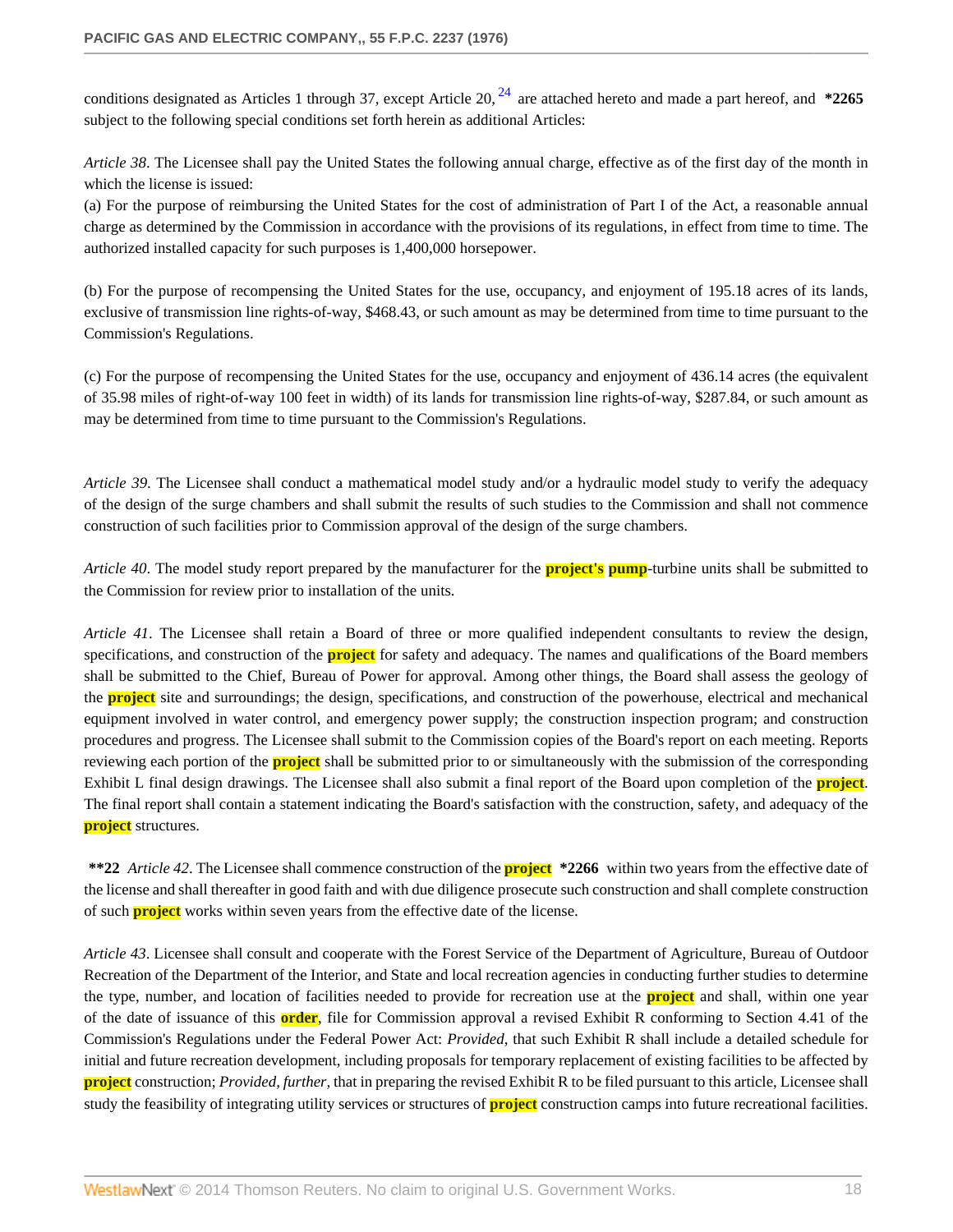*Article 44*. Following construction of the **project** Licensee shall, to the extent consistent with efficient **project** operation, maintain water levels as high as possible in Courtright Reservoir on weekends during the recreation season for the benefit of recreational use at the **project**.

*Article 45*. Licensee shall, to the satisfaction of the Commission's authorized representative, install and operate such signs, lights, sirens or other devices in the vicinity of the intake-discharge structures, as may be reasonably needed to protect the public in its recreational use of **project** lands and waters.

*Article 46*. Licensee is authorized to use the reservoirs of **Project** No. 1988 in the operation of **Project** No. **2735** and shall coordinate the operation of the **project** with that of **Project** No. 1988.

*Article 47*. Licensee shall, within three years after issuance of this license, file for Commission approval a revised Exhibit S prepared pursuant to Section 4.41 of the Commission's Rules and Regulations which shall include: (1) the results of a study by Licensee to be prepared in consultation and cooperation with the California Department of Fish and Game, the U.S. Fish and Wildlife Service of the Department of the Interior, and the Forest Service, to determine the effects of **project** operation on the fishery resources of North Fork Kings River downstream of Wishon Reservoir to Black Rock Reservoir, **Helms** Creek and Courtright and Wishon Reservoirs; (2) specific plans to mitigate any adverse effects identified by the studies and to protect and enhance the fishery, schedules for their implementation and costs thereof to be paid for by the Licensee and others; and (3) a detailed comprehensive plan for the mitigation and enhancement of the wildlife resources affected by the construction, operation and **\*2267** maintenance of the **project** including transmission line right-of-way lands to include, among other things, development and maintenance procedures, materials and a schedule for implementation.

**\*\*23** At the end of the second year following commencement of the **project's** operation, Licensee shall, in consultation with the California Department of Fish and Game, the U.S. Fish and Wildlife Service of the Department of the Interior, and the Forest Service, review Licensee's Exhibit S to assess the fishery mitigation plan in light of actual **project** operation, and to determine what, if any, modifications should be made in **project** operation or physical structures to further protect and enhance the fishery. The findings and recommendations of this review shall be filed with the Commission.

*Article 48*. Licensee, for the purpose of assessing the impact of construction and operation on water quality, in cooperation with the California State Water Resources Control Board and California Department of Fish and Game shall:

(1) continue, until the **project** becomes operational, its pre-construction water quality studies at selected locations: (a) on the tributaries flowing into Courtright and Wishon Reservoirs, (b) in Courtright and Wishon Reservoir, (c) in **Helms** Creek below Courtright Reservoirs, and (d) in the North Fork Kings River above and below Wishon Reservoir. Dependent upon climate conditions, water samples shall be taken on a monthly basis and shall include measurements of dissolved oxygen, temperature, pH, conductivity, total alkalinity, turbidity, ortho and total phosphorus, inorganic and total nitrogen, total and fecal coliforms, macrobenthos, zooplankton and phytoplancton, flow and other significant parameters. In Courtright and Wishon Reservoirs over-depth measurements shall be made of the above parameters in addition to chlorophyll *a* and Secchi disc depth.

(2) conduct a post-operational water quality monitoring program at those stations used in the pre-construction monitoring program for a period of five years from the date of commencement of **project** operation. Samples shall be taken at least monthly dependent upon climatic conditions and shall include those parameters measured during the pre-construction monitoring programs.

(3) file with the Commission annual progress reports during the course of the studies and within one year following conclusion of the monitoring program, file a final report showing the findings of this program together with recommendations of any need for further sampling or for proposals for changes in the operation of the **project** to protect the aquatic environment as shown to be desirable by studies.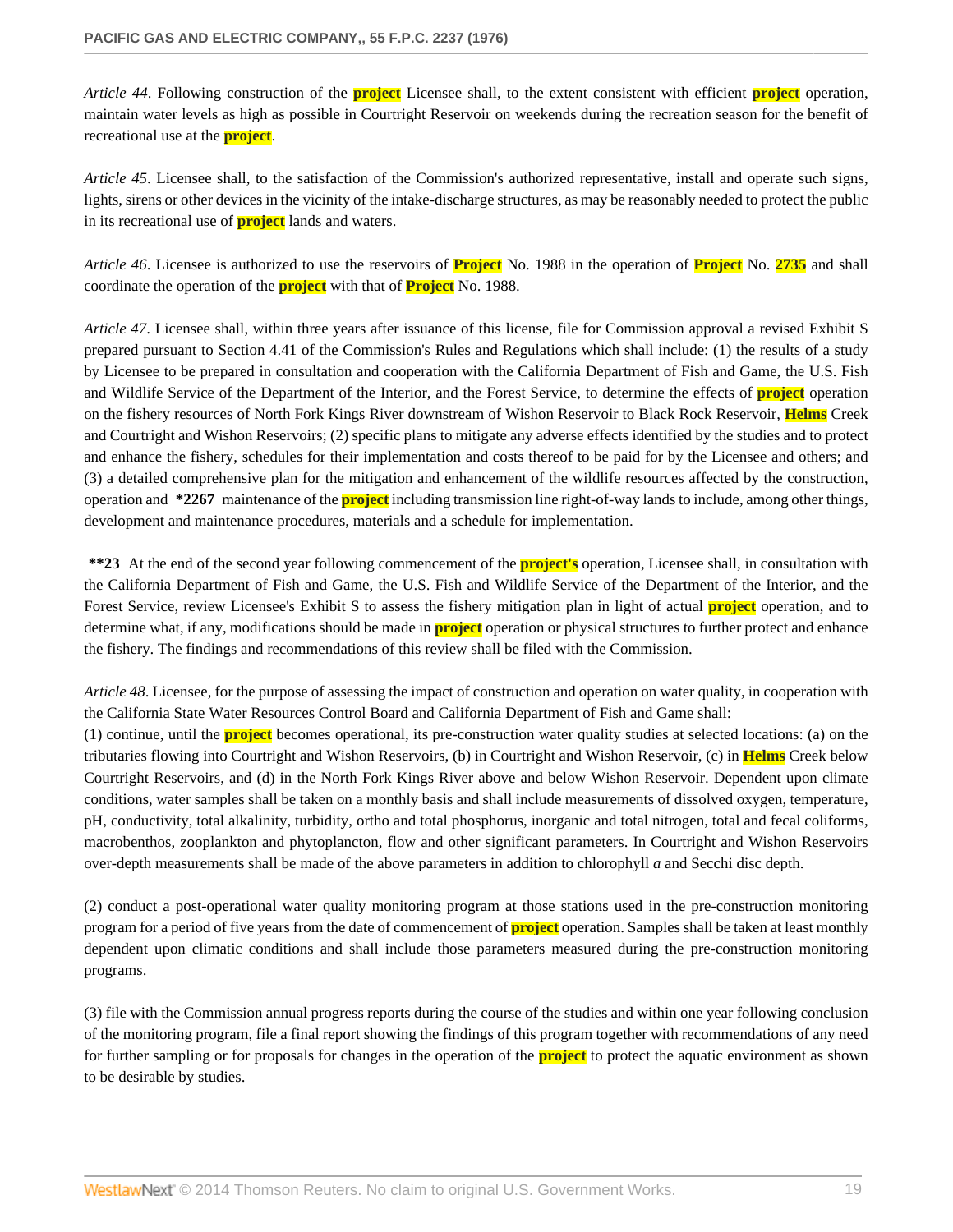The Commission reserves the right, after notice and opportunity for hearing, to require additional studies and require such reasonable changes in the **project** and its operation as may be found necessary or appropriate to maintain or improve the aquatic environment.

*Article 49*. The Licensee shall, prior to the start of construction, consult **\*2268** and cooperate with the State of California Water Resources Control Board in developing a plan to minimize the quantity of inorganic sediments or other polluntants from entering the streams or reservoirs in the **project** area resulting from construction, operation or maintenance of the **project**. The plan, to be filed with the Commission, shall include a schedule for its implementation and a description of the methods to be used to control sedimentation and other forms of pollution.

**\*\*24** *Article 50*. Licensee, prior to the start of construction, shall in consultation and cooperation with the U.S. Forest Service, California State Water Resources Control Board and the Fresno County Health Department, evaluate and revise, if found to be appropriate, Licensee's proposed methods of sewage effluent disposal at temporary and permanent **project** facilities. This plan to protect ground and surface waters was prepared on July 24, 1974, and filed with the Commission on August 7, 1974. A finalized plan, in accordance with State and local regulations and mutually agreed upon by the above agencies, shall be filed with the Commission for its information.

*Article 51*. Licensee shall not chemically treat soil, water, animals, or vegetation on National Forest lands unless written approval of the proposed treatment has been obtained from the Forest Service.

*Article 52*. Licensee shall consult and cooperate with the California Department of Public Health in complying with State and local regulations in planning and providing for the collection, **storage**, and disposal of solid wastes generated through public access and use of **project** lands and waters and, within one year after the commencement of operation of the **project**, shall file with the Commission a solid waste management plan which has been approved by the California Department of Public Health. This plan shall provide, (a) the location of solid waste receptacles to be provided at public areas, including campgrounds, picnicking areas, and boat access areas; (b) schedules of collection for the above receptacles; (c) provisions for including in the subject plan any public use areas as they are developed; and (d) disposal sites and methods of disposal.

*Article 53*. The Licensee shall take all reasonable precautions necessary to control the amount of particulate matter in the air during construction (*e.g.*, regularly watering, or spreading gravel on unpaved roads). Federal, State, and local air pollution agencies shall be consulted to ensure that any precautionary methods used are the least harmful to the surrounding environment.

*Article 54*. Licensee shall dispose of all temporary structures, unused timber, brush, refuse or other material unnecessary for the purpose of the **project**, which results from clearing of lands of from the maintenance or alteration of the **project** works. Clearing of lands and disposal of unnecessary material shall be done with due diligence and to the satisfaction of the authorized representative of the Commission and in accordance with appropriate Federal, State and local statutes and regulations.

**\*2269** *Article 55*. Licensee, shall, in the design, construction and maintenance of the **project** works and in the construction, relocation or reconstruction of any non-**project** roads, bridges or transmission lines made necessary by the construction and maintenance of the **project**, follow the Commission's 'Guidelines for the Protection of Natural, Historic, Scenic and Recreational Value in the Design and Location of Rights-of-Way and Transmission Facilities' of Commission **Order** No. 414 and other recognized engineering and landscaping practices as may be needed to protect and preserve the environmental values of the **project**.

**\*\*25** *Article 56*. The Licensee shall avoid or minimize any disturbance caused by construction and maintenance of the **project** works to the natural, scenic, historical and recreational values of the area, blending **project** works with the natural view, and revegetating, stabilizing and landscaping the construction areas located outside the area of the **project** reservoir. Within one year from issuance of this license, the Licensee shall submit to the Commission its detailed plan to avoid or minimize any disturbance to such values of the area caused by construction and maintenance of the **project** works; this plan, including an architectural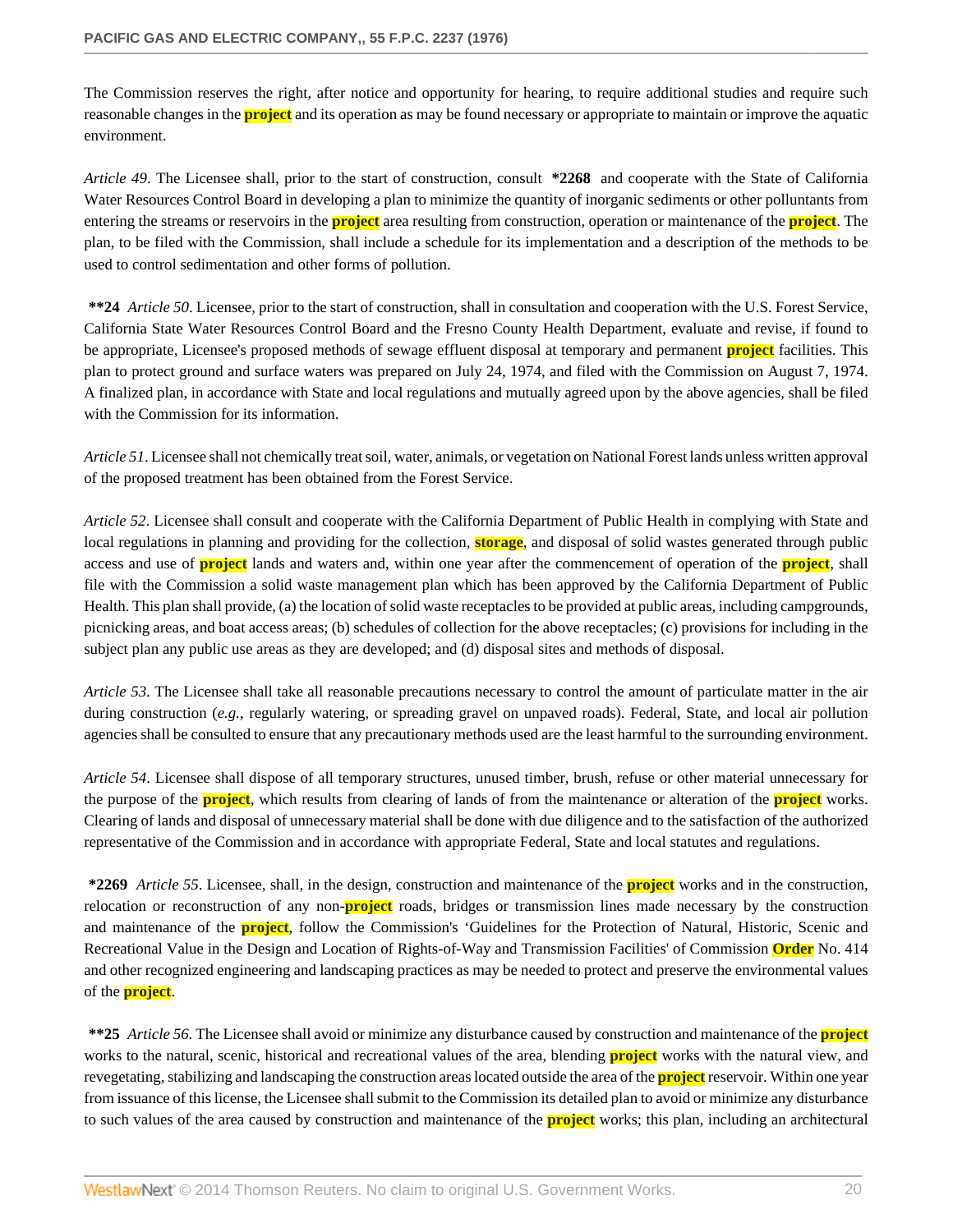rendering for the major **project** features including **project** transmission facilities, shall be prepared after consultation with professional land use planner and appropriate Federal State and local agencies; and this plan shall give due consideration to the provisions of the Commission's **Order** No. 414, issued November 27, 1970, 44 **FPC** [1491.](http://www.westlaw.com/Link/Document/FullText?findType=Y&serNum=1970090745&pubNum=921&originationContext=document&vr=3.0&rs=cblt1.0&transitionType=DocumentItem&contextData=(sc.Search)) The Commission reserves the right, after notice and opportunity for hearing, to prescribe any changes in the plans as the public may warrant.

*Article 57*. Licensee shall, during the operation of the **project**, regularly consult and cooperate with the Forest Service, Fish and Wildlife Service, California Department of Fish and Game and other appropriate environmental agencies with regard to measures needed to insure continued protection and development of the natural resources values of the **project** area, and the Commission reserves the right, after notice and opportunity for hearing, to require such changes in the **project** and its operation as may be necessary to accomplish such natural resource protection and development.

*Article 58*. The Licensee shall arrange for a preconstruction survey of all areas proposed to be disturbed by **project** construction or operation, to determine the impacts, if any, on endangered or threatened species of flora and fauna. This survey shall be conducted by a professional(s) in the fields of botany and wildlife, and shall include the transmission line right-of-way, spoil sites, construction campsites, roads, laydown areas, and other **project** facility sites. The Licensee shall provide for review of this survey by the California State Resources Agency and the U.S. Fish and Wildlife Service of the Department of the Interior. Should it be determined from the survey that specimens of any endangered or threatened species of flora or fauna would be adversely affected by the **\*2270** construction or operation of the **project**, the Licensee shall cooperate with the aforementioned agencies in developing and implementing a mitigation plan for the affected species. A copy of the plan shall be filed with the Commission for its information.

*Article 59*. Licensee shall, prior to the commencement of construction, consult with the California State Historic Preservation Officer and the Forest Service to determine the extent of any archeological survey or salvage that may be necessary within the **project** boundary and at the sites of the proposed construction camps, and to ascertain the proper mitigative measures to be taken at any sites discovered during archeological surveys or construction activities: *Provided*, that Licensee shall provide reasonable funds for the protection or salvage of archeological sites, as appropriate; *Provided, further*, that reports of surveys and salvage excavations shall be forwarded to the State Historic Preservation Officer, the Federal Power Commission, the Forest Service, and the San Francisco Office of the Interagency Archeological Services Division, Office of Archeology and Historic Preservation, National Park Service; *Provided, further*, that in the event that the Licensee and the State Historic Preservation Officer cannot reach agreement on the amount of funds necessary for archeological work at the **project**, the Commission reserves the right, after notice and opportunity for hearing, to require Licensee to conduct such archeological survey and salvage operations as it may find necessary

**\*\*26** *Article 60*. Licensee shall, prior to commencement of construction, submit to the Commission a study on the feasibility of using material from the excavation of the Courtright intake-discharge structure to rehabilitate the Courtright quarry area, and the use of revegetation and screening to reduce the visual impact of the Courtright quarry area. The study should be prepared in consultation with the Forest Service and should include, among other things, the effect on turbidity levels in the reservoir, the estimated cost of the rehabilitation effort and its effect on **project** economic feasibility, and the degree of mitigation that would be achieved.

*Article 61*. In the event that the ownership or control of **Project** No. 1988 and **Project** No. **2735** become vested in different entities, either through transfer of license, surrender of license, issuance of license to another Licensee, Federal takeover, or any other reason, the separate owners or Licensees of the **projects** shall negotiate an agreement to be submitted to the Commission for its approval, providing for compensation, if any, to be paid by the Licensee or owner of **Project** No. **2735** to the Licensee or owner of **Project** No. 1988, for the former's use of Courtright and Wishon reservoirs. If such an agreement cannot be reached, the Commission reserves the right to establish such compensation, after notice and opportunity for hearing.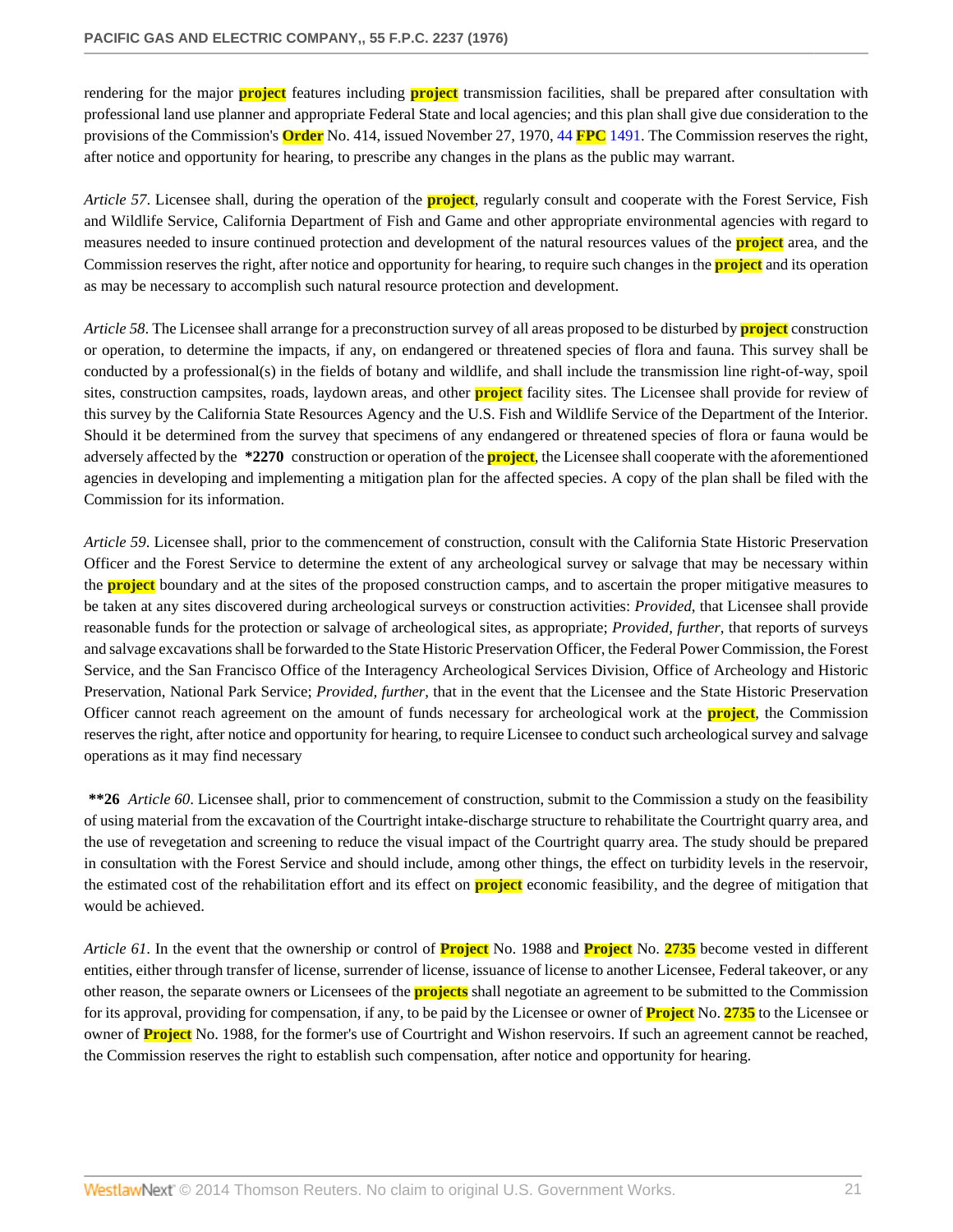*Article 62*. The Commission reserves the right, after notice and an opportunity for hearing, to prescribe such further conditions pursuant to **\*2271** the Federal Power Act as may be found appropriate to remedy Licensee's anticompetitive or monopolistic practices, if any.

*Article 63*. After the first 20 years of operation of the **project** under the license, six percent per annum shall be the specified rate of return on the net investment in the **project** for determining surplus earnings of the **project** for the establishment and maintenance of amortization reserves pursuant to Section 10(d) of the Federal Power Act; one-half of the **project** surplus earnings, if any, accumulated after the first 20 years of operation under the license, in excess of six percent per annum on the net investment, shall be set aside in a **project** amortization reserve account as of the end of each fiscal year: *Provided*, that if and to the extent that there is a deficiency of **project** earnings below six percent per annum for any fiscal year or years after the first 20 years of operation under the license, the amount of such deficiency shall be deducted from the amount of any surplus earnings accumulated thereafter until absorbed, and one-half of the remaining surplus earnings, if any, thus cumulatively computed, shall be set aside in the **project** amortization reserve account and the amounts thus established in the **project** amortization reserve account shall be maintained therein until further **order** of the Commission.

(D) The Exhibits designated and described in Paragraph (B) above are hereby approved to the extent indicated therein and made a part of the license.

**\*\*27** With respect to **Project** No. 1988, *the Commission orders:*

(A) *Article 40* of the **project** license is hereby replaced by the following new article:

*Article 40*. Pending further **order** by the Commission on its own motion or at the request of the California Department of Fish and Game or the U.S. Fish and Wildlife Service of the Department of the Interior, after notice and opportunity for hearing, the Licensee shall discharge continuous minimum flows from the **project** reservoirs for the periods specified as follows:

June through December through Dry

<span id="page-21-0"></span>November May Years<sup>[25](#page-29-11)</sup>

Courtright

Reservoir (**Helms** No

Creek) 4 cfs 2,5 cfs Change

Wishon Reservoir

(N. Fork Kings

River 15 cfs 7.5 cfs 7.5 cfs

**\*2272** (B) The following articles are hereby added to and made a part of the **project** license:

*Article 43*. Licensee, after **Project** No. **2735** becomes operational, shall, in cooperation with the California Department of Fish and Game evaluate the minimum flow releases below Courtright Reservoir of 4 cfs from June through November and 2.5 cfs from December through May and shall evaluate the minimum releases below Wishon Reservoir of 15 cfs from June through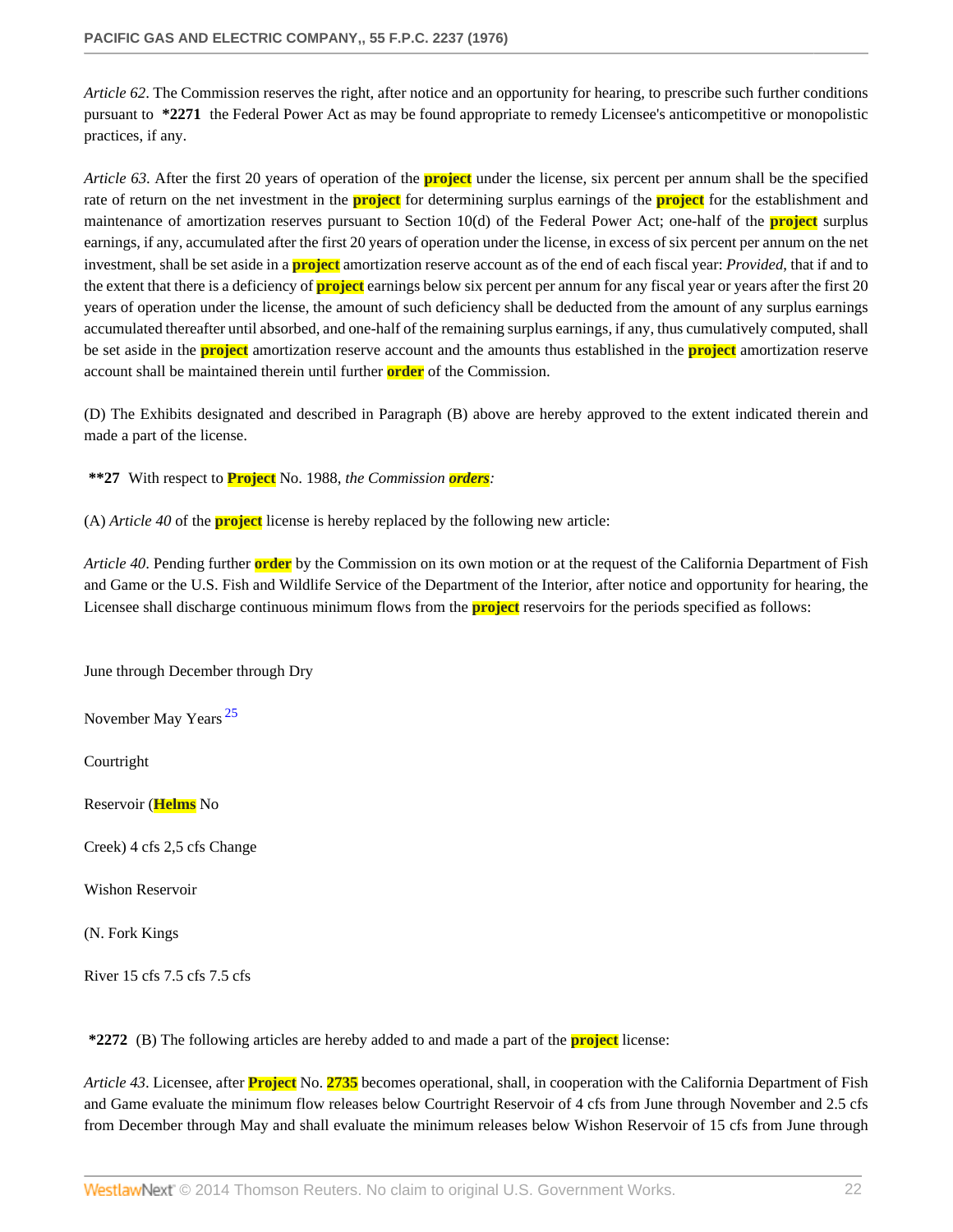November and 7.5 cfs from December through May to determine the adequacy of such flows or modifications needed to protect the downstream aquatic habitats of **Helms** Creek and the North Fork Kings River.

*Article 44*. In the event that ownership or control of **Project** No. 1988 and **Project** No. **2735** become vested in different entities, either through transfer of license, surrender of license, issuance of license to another licensee, Federal takeover, or any other reason, the separate owners or Licensees of the **projects** shall negotiate an agreement to be submitted to the Commission for its approval, providing for compensation, if any, to be paid by the Licensee or owner of **Project** No. **2735** to the Licensee or owner of **Project** No. 1988, for the former's use of Courtright and Wishon reservoirs. If such an agreement cannot be reached, the Commission reserves the right to establish such compensation, after notice and an opportunity for hearing.

*Article 45*. The Licensee for the **Helms Project** No. **2735** is authorized to use the reservoirs of **Project** No. 1988 in the operation of **Project** No. **2735** and the operation of **Project** No. 1988 shall be coordinated with that of **Project** No. **2735**.

*Article 46*. Following construction of **Project** No. **2735** Licensee shall, to the extent consistent with efficient **project** operation, maintain water levels as high as possible in Courtright Reservoir on weekinds during the recreation season for the benefit of recreational use at the **project**.

(C) This **order** shall become final within 30 days from the date of its issuance unless application for rehearing shall be filed as provided in Section 313(a) of the Act, and failure to file such an application shall constitute acceptance of the license for **Project** No. **2735** and the amendments to the license for **Project** No. 1988. In acknowledgment of its acceptance of the license and the amendments, it shall be signed for the Licensee and returned to the Commission within 60 days from the date of issuance of this **order**.

FORM L-6 (Revised October, 1975)

## FEDERAL POWER COMMISSION

# TERMS AND CONDITIONS OF LICENSE FOR CONSTRUCTED MAJOR **PROJECT** AFFECTING NAVIGABLE WATERS AND LANDS OF THE UNITED STATES

**\*\*28 \*2273** *Article 1*. The entire **project**, as described in this **order** of the Commission, shall be subject to all of the provisions, terms, and conditions of the license.

*Article 2*. No substantial change shall be made in the maps, plans, specifications, and statements described and designated as exhibits and approved by the Commission in its **order** as a part of the license until such change shall have been approved by the Commission: *Provided, however*, That if the Licensee or the Commission deems it necessary or desirable that said approved exhibits, or any of them, be changed, there shall be submitted to the Commission for approval a revised, or additional exhibit or exhibits covering the proposed changes which, upon approval by the Commission, shall become a part of the license and shall supersede, in whole or in part, such exhibit or exhibits theretofore made a part of the license as may be specified by the Commission.

*Article 3*. The **project** works shall be constructed in substantial conformity with the approved exhibits referred to in Article 2 herein or as changed in accordance with the provisions of said article. Except when emergency shall require for the protection of navigation, life, health, or property, there shall not be made without prior approval of the Commission any substantial alteration or addition not in conformity with the approved plans to any dam or other **project** works under the license or any substantial use of **project** lands and waters not authorized herein; and any emergency alteration, addition, or use so made shall thereafter be subject to such modification and change as the Commission may direct. Minor changes in **project** works, or in uses of **project** lands and waters, or divergence from such approved exhibits may be made if such changes will not result in a decrease in efficiency, in a material increase in cost, in an adverse environmental impact, or in impairment of the general scheme of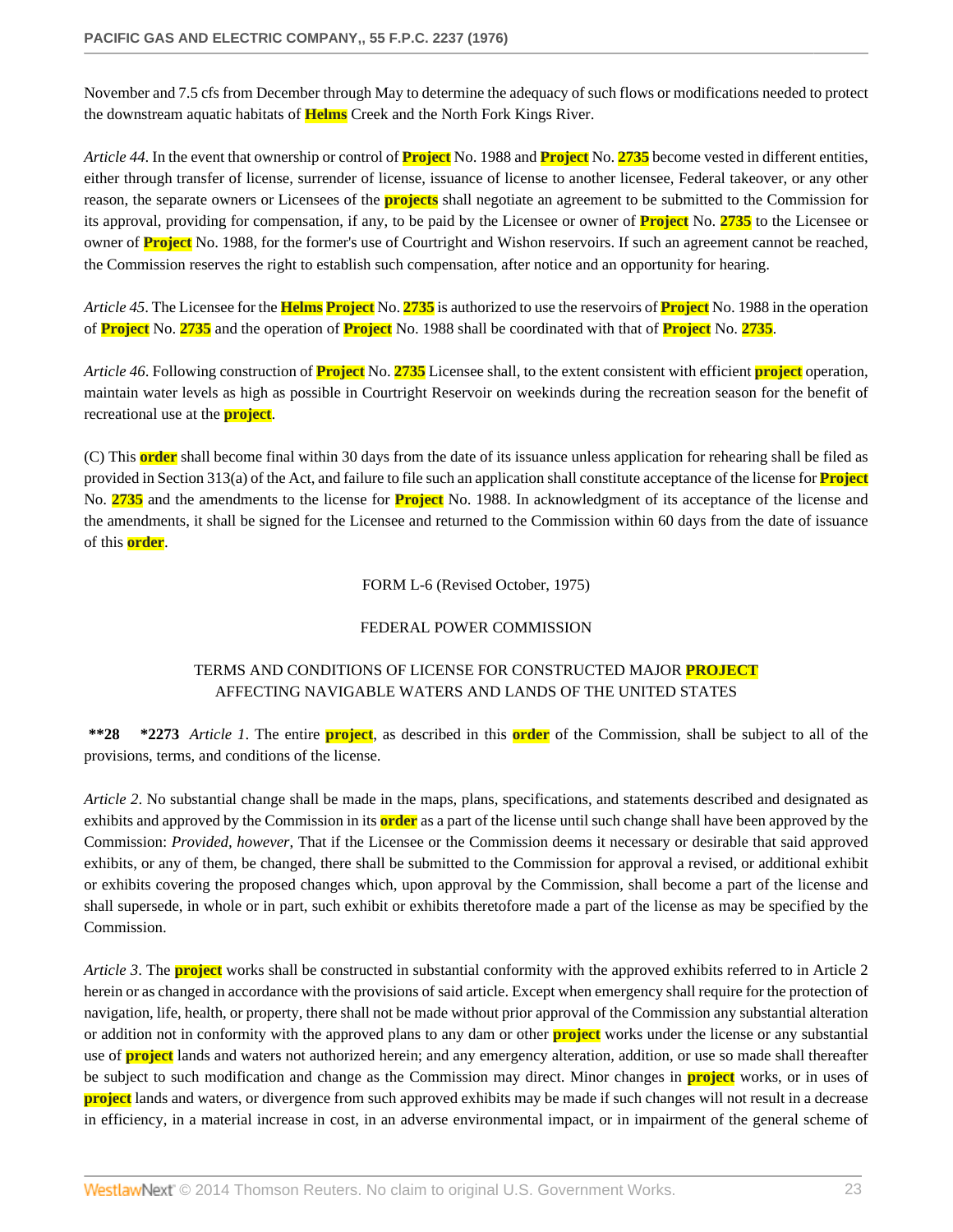development; but any of such minor changes made without the prior approval of the Commission, which in its judgment have produced or will produce any of such results, shall be subject to such alteration as the Commission may direct.

Upon the completion of the **project**, or at such other time as the Commission may direct, the Licensee shall submit to the Commission for approval revised exhibits insofar as necessary to show any divergence from or variations in the **project** area and **project** boundary as finally located or in the **project** works as actually constructed when compared with the area and boundary shown and the works described in the license or in the exhibits approved by the Commission, together with a statement in writing setting forth the reasons which in the opinion of the Licensee necessitated or justified variation in or divergence from the approved exhibits. Such revised exhibits shall, if and when approved by the Commission, be made a part of the license under the provisions of Article 2 hereof.

*Article 4*. The construction, operation, and maintenance of the **project \*2274** and any work incidental to additions or alterations shall be subject to the inspection and supervision of the Regional Engineer, Federal Power Commission, in the region wherein the **project** is located, or of such other officer or agent as the Commission may designate, who shall be the authorized representative of the Commission for such purposes. The Licensee shall cooperate fully with said representative and shall furnish him a detailed program of inspection by the Licensee that will provide for an adequate and qualified inspection force for construction of the **project** and for any subsequent alterations to the **project**. Construction of the **project** works or any feature or alteration thereof shall not be initiated until the program of inspection for the **project** works or any such feature thereof has been approved by said representative. The Licensee shall also furnish to said representative such further information as he may require concerning the construction, operation, and maintenance of the **project**, and of any alteration thereof, and shall notify him of the date upon which work will begin, as far in advance thereof as said representative may reasonably specify, and shall notify him promptly in writing of any suspension of work for a period of more than one week, and of its resumption and completion The Licensee shall allow said representative and other officers or employees of the United States, showing proper credentials, free and unrestricted access to, through, and across **project** lands and **projects** works in the performance of their official duties. The Licensee shall comply with such rules and regulations of general of special applicability as the Commission may prescribe from time to time for the protection of life, health, or property.

**\*\*29** *Article 5*. The Licensee, within five years from the date of issuance of the license, shall acquire title in fee or the right to use in perpetuity all lands, other than lands of the United States, necessary or appropriate for the construction, maintenance, and operation of the **project**. The Licensee or its successors and assigns shall, during the period of the license, retain the possession of all **project** property covered by the license as issued or as later amended, including the **project** area, the **project** works, and all franchises, easements, water rights, and rights of occupancy and use; and none of such properties shall be voluntarily sold, leased, transferred, abandoned, or otherwise disposed of without the prior written approval of the Commission, except that the Licensee may lease or otherwise dispose of interests in **project** lands or property without specific written approval of the Commission pursuant to the then current Regulations of the Commission. The provisions of this article are not intended to prevent the abandonment or retirement from service structures, equipment, or other **project** works in connection with replacements thereof when they become obsolete, inadequate, or inefficient for further service due to wear and tear; and mortgage or trust deeds or judicial sales made thereunder, or tax sales, shall not be deemed voluntary transfers within the meaning of this article.

**\*2275** *Article 6*. In the event the **project** is taken over by the United States upon the termination of the license as provided in Section 14 of the Federal Power Act, or is transferred to a new licensee or to a non-power licensee under the provisions of Section 15 of said Act, the Licensee, its successors and assigns shall be responsible for, and shall make good any defect of title to, or of right of occupancy and use in, any of such **project** property that is necessary or appropriate or valuable and serviceable in he maintenance and operation of the **project**, and shall pay and discharge, or shall assume responsibility for payment and discharge of, all liens or encumbrances upon the **project** or **project** property created by the Licensee or created or incurred after the issuance of the license: *Provided*, that the provisions of this article are not intended to require the Licensee, for the purpose of transferring the **project** to the United States or to a new licensee, to acquire any different title to, or right of occupancy and use in, any of such **project** property than was necessary to acquire for its own purposes as the Licensee.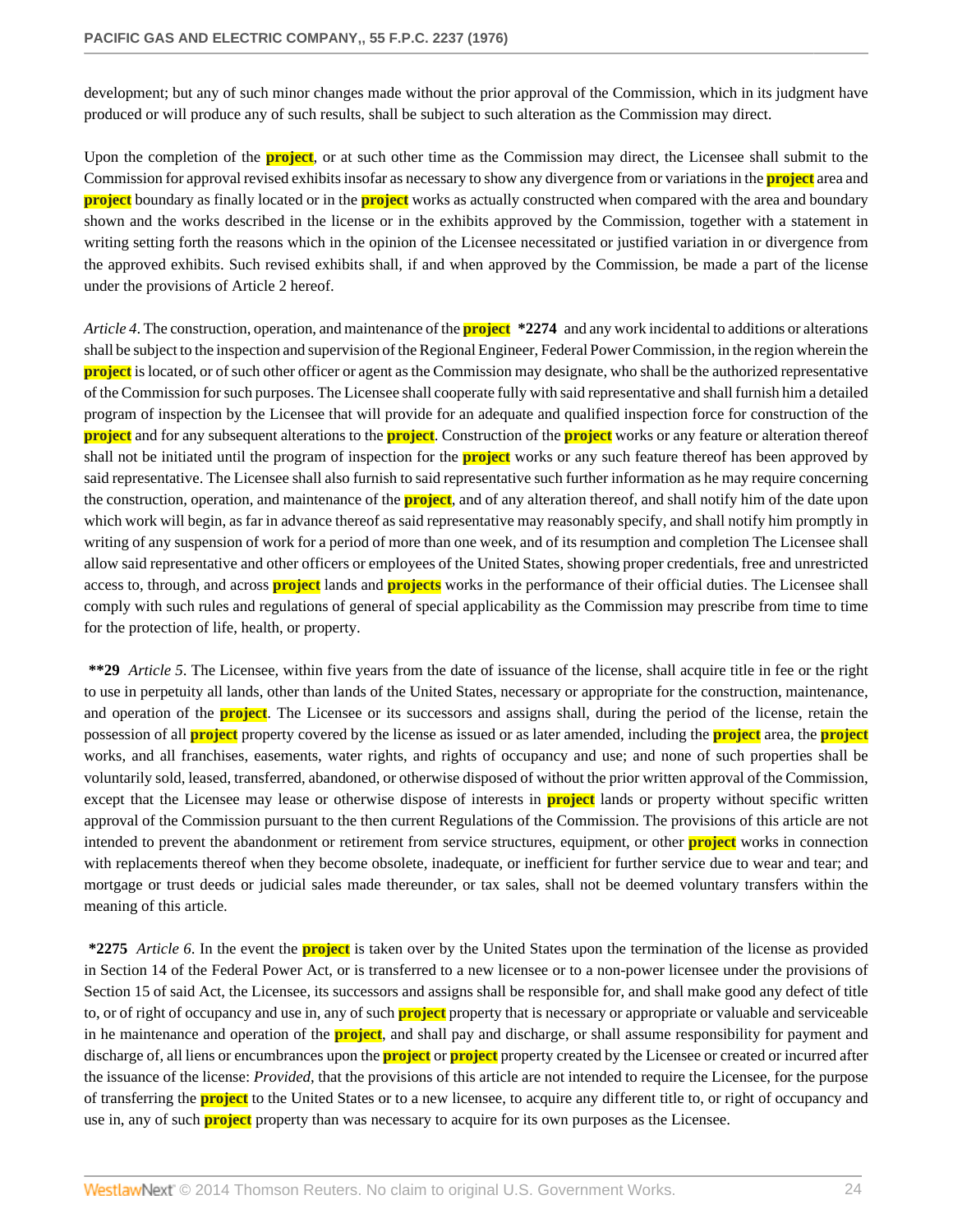*Article 7*. The actual legitimate original cost of the **project**, and of any addition thereto or betterment thereof, shall be determined by the Commission in accordance with the Federal Power Act and the Commission's Rules and Regulations thereunder.

*Article 8*. The Licensee shall install and thereafter maintain gages and stream-gaging stations for the purpose of determining the stage and flow of the stream or streams on which the **project** is located, the amount of water held in and withdrawn from **storage**, and the effective head on the turbines; shall provide for the required reading of such gages and for the adequate rating of such stations; and shall install and maintain standard meters adequate for the determination of the amount of electric energy generated by the **project** works. The number, character, and location of gages, meters, or other measuring devices, and the method of operation thereof, shall at all times be satisfactory to the Commission or its authorized representative. The Commission reserves the right, after notice and opportunity for hearing, to require such alterations in the number, character, and location of gages, meters, or other measuring devices, and the method of operation thereof, as are necessary to secure adequate determinations. The installation of gages, the rating of said stream or streams, and the determination of the flow thereof, shall be under the supervision of, or in cooperation with, the District Engineer of the United States Geological Survey having charge of streamgaging operations in the region of the **project**, and the Licensee shall advance to the United States Geological Survey the amount of funds estimated to be necessary for such supervision, or cooperation for such periods as may be mutually agreed upon. The Licensee shall keep accurate and sufficient records of the foregoing determinations to the satisfaction of the Commission, and shall make return of such records annually at such time and in such form as the Commission may prescribe.

**\*\*30** *Article 9*. The Licensee shall, after notice and opportunity for hearing, **\*2276** install additional capacity or make other changes in the **project** as directed by the Commission, to the extent that it is economically sound and in the public interest to do so.

*Article 10*. The Licensee shall, after notice and opportunity for hearing, coordinate the operation of the **project**, electrically and hydraulically, with such other **projects** or power systems and in such manner as the Commission may direct in the interest of power and other beneficial public uses of water resources, and on such conditions concerning the equitable sharing of benefits by the Licensee as the Commission may **order**.

*Article 11*. Whenever the Licensee is directly benefited by the construction work of another licensee, a permittee, or the United States on a **storage** reservoir or other headwater improvement, the Licensee shall reimburse the owner of the headwater improvement for such part of the annual charges for interest, maintenance, and depreciation thereof as the Commission shall determine to be equitable, and shall pay to the Commission. States the cost of making such determination as fixed by the Commission. For benefits provided by a **storage** reservoir or other headwater improvement of the United States, the Licensee shall pay to the Commission the amounts for which it is billed from time to time for such headwater benefits and for the cost of making the determinations pursuant to the then current regulations of the Commission under the Federal Power Act.

*Article 12*. The United States specifically retains and safeguards the right to use water in such amount, to be determined by the Secretary of the Army, as may be necessary for the purposes of navigation of the navigable waterway affected; and the operations of the Licensee, so far as they affect the use, **storage** and discharge from **storage** of waters affected by the license, shall at all times be controlled by such reasonable rules and regulations as the Secretary of the Army may prescribe in the interest of navigation, and as the Commission may prescribe for the protection of life, health, and property, and in the interest of the fullest practicable conservation and utilization of such waters for power urposes and for other beneficial public uses, including recreational purposes, and the Licensee shall release water from the **project** reservoir at such rate in cubic feet per second, or such volume in acre-feet per specified period of time, as the Secretary of the Army may prescribe in the interest of navigation, or as the Commission may prescribe for the other purposes hereinbefore mentioned.

*Article 13*. On the application of any person, association, corporation, Federal agency, State or municipality, the Licensee shall permit such reasonable use of its reservoir or other **project** properties, including works, lands and water rights, or parts thereof, as may be **ordered** by the Commission, after notice and opportunity for hearing, in the interests of comprehensive development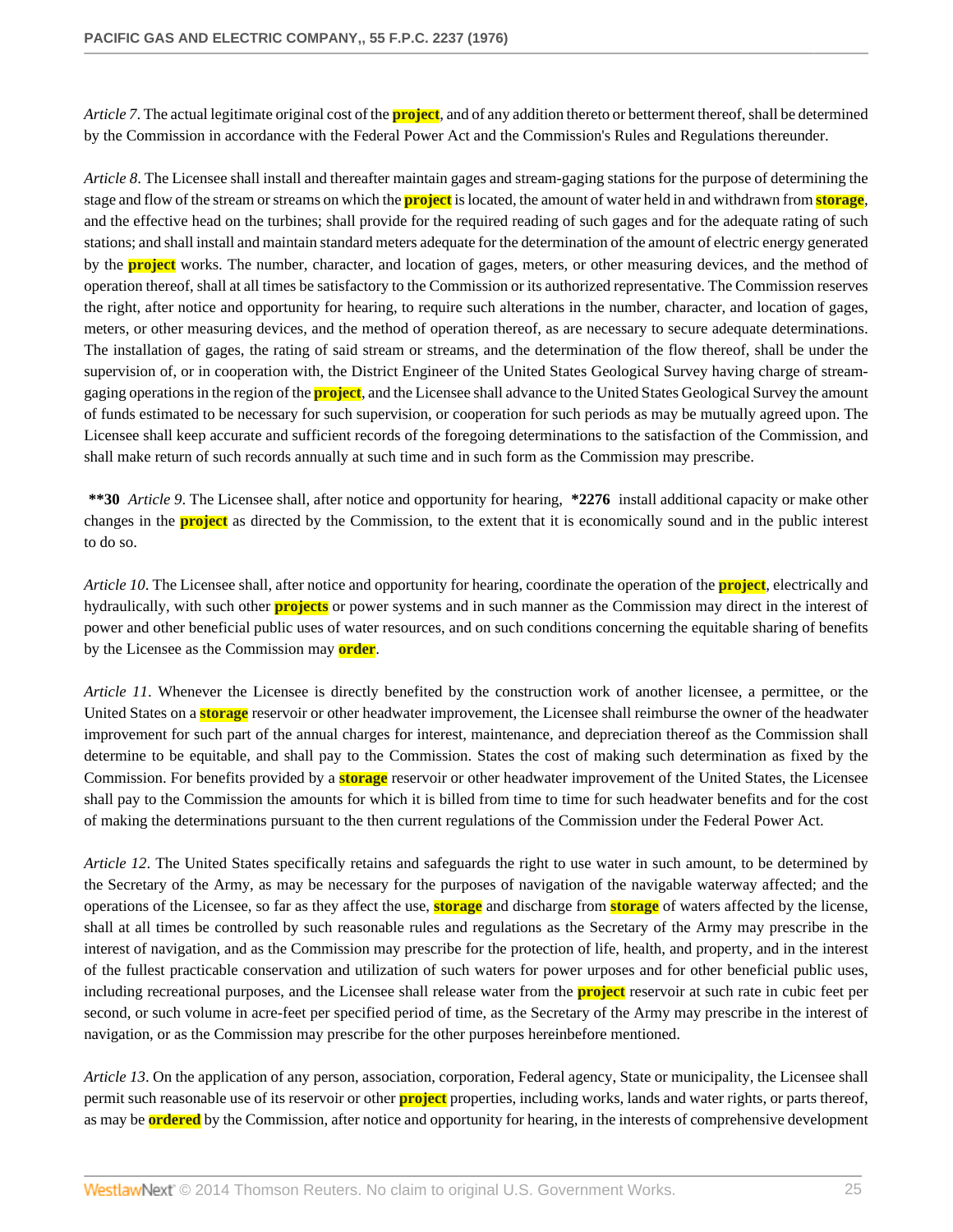of the waterway or waterways involved and **\*2277** the conservation and utilization of the water resources of the region for water supply or for the purposes of steam-electric, irrigation, industrial, municipal or similar uses. The Licensee shall receive reasonable compensation for use of its reservoir or other **project** properties or parts thereof for such purposes, to include at least full reimbursement for any damages or expenses which the joint use causes the Licensee to incur. Any such compensation shall be fixed by the Commission either by approval of an agreement between the Licensee and the party or parties benefiting or after notice and opportunity for hearing. Applications shall contain information in sufficient detail to afford a full understanding of the proposed use, including satisfactory evidence that the applicant possesses necessary water rights pursuant to applicable State law, or a showing of cause why such evidence cannot concurrently be submitted, and a statement as to the relationship of the proposed use to any State or municipal plans or **orders** which may have been adopted with respect to the use of such waters.

**\*\*31** *Article 14*. In the construction or maintenance of the **project** works, the Licensee shall place and maintain suitable structures and devices to reduce to a reasonable degree the liability of contact between its transmission lines and telegraph, telephone and other signal wires or power transmission lines constructed prior to its transmission lines and not owned by the Licensee, and shall also place and maintain suitable structures and devices ro reduce to a reasonable degree the liability of any structures or wires falling or obstructing traffic or endangering life. None of the provisions of this article are intended to relieve the Licensee from any responsibility or requirement which may be imposed by any other lawful authority for avoiding or eliminating inductive interference.

*Article 15*. The Licensee shall, for the conservation and development of fish and wildlife resources, construct, maintain, and operate, or arrange for the construction, maintenance, and operation of such reasonable facilities, and comply with such reasonable modifications of the **project** structures and operation, as may be **ordered** by the Commission upon its own motion or upon the recommendation of the Secretary of the Interior or the fish and wildlife agency or agencies of any State in which the **project** or a part thereof is located, after notice and opportunity for hearing.

*Article 16*. Whenever the United States shall desire, in connection with the **project**, to construct fish and wildlife facilities or to improve the existing fish and wildlife facilities at its own expense, the Licensee shall permit the United States or its designated agency to use, free of cost, such of the Licensee's lands and interests in lands, reservoirs, waterways and **project** works as may be reasonably required to complete such facilities or such improvements thereof. In addition, after notice and opportunity for rearing, the Licensee shall modify the **project** operation as may be reasonably prescribed by the Commission in **order** to permit the maintenance and operation of the fish and wildlife facilities constructed or **\*2278** improved by the United States under the provisions of this article. This article shall not be interpreted to place any obligation on the United States to construct or improve fish and wildlife facilities or to relieve the Licensee of any obligation under this license.

*Article 17*. The Licensee shall construct, maintain and operate, or shall arrange for the construction, maintenance, and operation of such reasonable recreational facilities, including modifications thereto, such as access roads, wharves, launching ramps, beaches, picnic and camping areas, sanitary facilities, and utilities, giving consideration to the needs of the physically handicapped, and shall comply with such reasonable modifications of the **project**, as may be prescribed hereafter by the Commission during the term of this license upon its own motion or upon the recommendation of the Secretary of the Interior or other interested Federal or State agencies, after notice and opportunity for hearing.

**\*\*32** *Article 18*. So far as is consistent with proper operation of the **project**, the Licensee shall allow the public free access, to a reasonable extent, to **project** waters and adjacent **project** lands owned by the Licensee for the purpose of full public utilization of such lands and waters for navigation and for outdoor recreational purposes, including fishing and hunting: *Provided*, That the Licensee may reserve from public access such portions of the **project** waters, adjacent lands, and **project** facilities as may be necessary for the protection of life, health, and property.

*Article 19*. In the construction, maintenance, or operation of the **project** the Licensee shall be responsible for, and shall take reasonable measures to prevent, soil erosion on lands adjacent to streams or other waters, stream sedimentation, and any form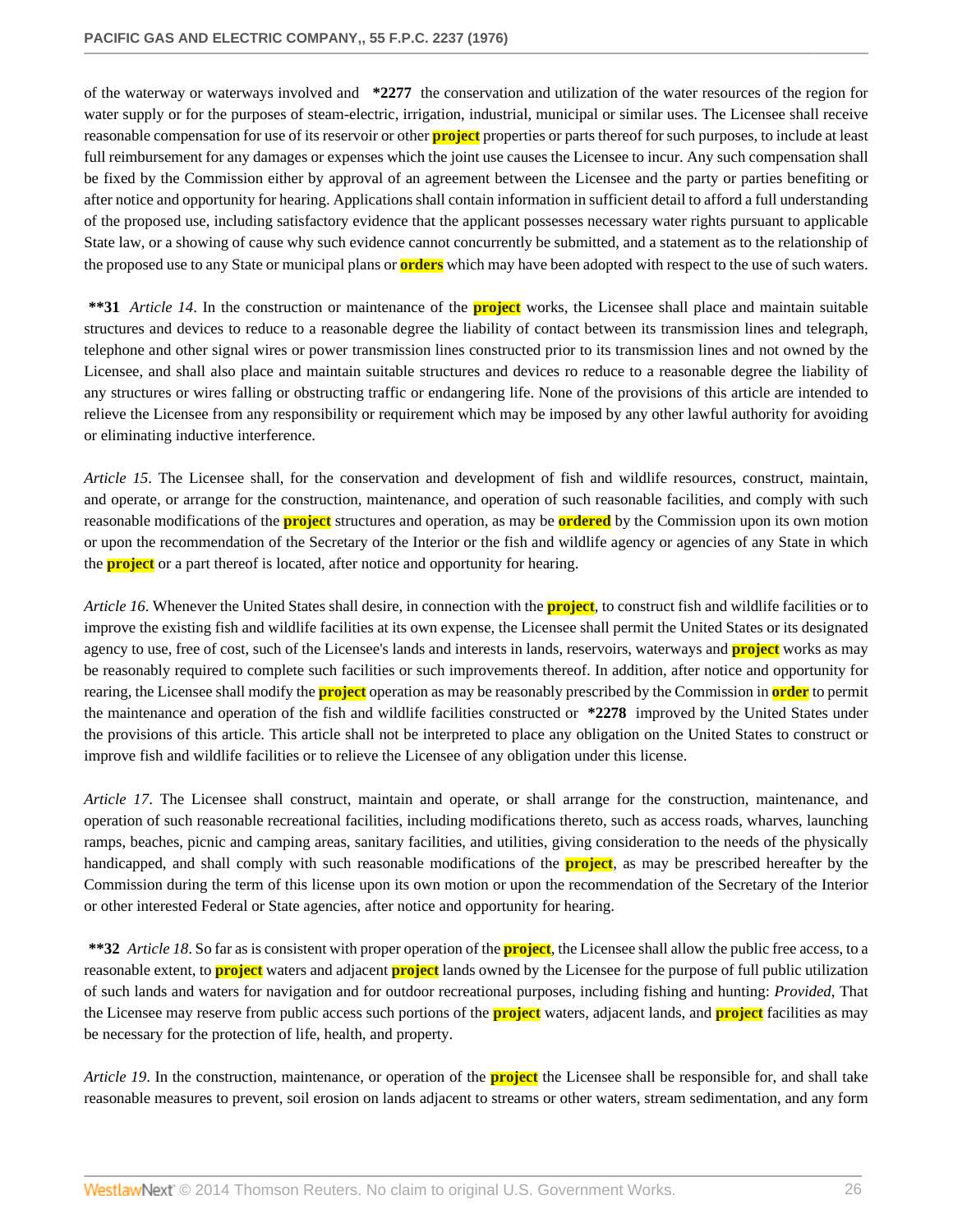of water or air pollution. The Commission, upon request or upon its own motion, may **order** the Licensee to take such measures as the Commission finds to be necessary for these purposes, after notice and opportunity for hearing.

*Article 20*. The Licensee shall consult with the appropriate State and Federal agencies and, within one year of the date of issuance of this license, shall submit for Commission approval a plan for clearing the reservoir area. Further, the Licensee shall clear and keep clear to an adequate width lands along open conduits and shall dispose of all temporary structures, unused timber, brush, refuse, or other material unnecessary for the purposes of the **project** which results from the clearing of lands or from the maintenance or alteration of the **project** works. In addition, all trees along the periphery of **project** reservoirs which may die during operations of the **project** shall be removed. Upon approval of the clearing plan all clearing of the lands and disposal of the unnecessary material shall be done with due diligence and to the satisfaction of the authorized representative of the Commission and in accordance with appropriate Federal, State, and local statutes and regulations.

*Article 21*. Material may be dredged or excavated from, or placed as fill **\*2279** in, **project** lands and/or waters only in the prosecution of work specifically authorized under the license; in the maintenance of the **project**; or after obtaining Commission approval, as appropriate. Any such material shall be removed and/or deposited in such manner as to reasonably preserve the environmental values of the **project** and so as not to interfere with traffic on land or water. Dredging and filling in a navigable water of the United States shall also be done to the satisfaction of the District Engineer, Department of the Army, in charge of the locality.

*Article 22*. Whenever the United States shall desire to construct, complete, or improve navigation facilities in connection with the **project**, the Licensee shall convey to the United States, free of cost, such of its lands and rights-of-way and such rights of passage through its dams or other structures, and shall permit such control of its pools, as may be required to complete and maintain such navigation facilities.

**\*\*33** *Article 23*. The operation of any navigation facilities which may be constructed as a part of, or in connection with, any dam or diversion structure constituting a part of the **project** works shall at all times be controlled by such reasonable rules and regulations in the interest of navigation, including control of the level of the pool caused by such dam or diversion structure, as may be made from time to time by the Secretary of the Army.

*Article 24*. The Licensee shall furnish power free of cost to the United States for the operation and maintenance of navigation facilities in the vicinity of the **project** at the voltage and frequency required by such facilities and at a point adjacent thereto, whether said facilities are constructed by the Licensee or by the United States.

*Article 25*. The Licensee shall construct, maintain, and operate at its own expense such lights and other signals for the protection of navigation as may be directed by the Secretary of the Department in which the Coast Guard is operating.

*Article 26*. Timber on lands of the United States cut, used, or destroyed in the construction and maintenance of the **project** works, or in the clearing of said lands, shall be paid for, and the resulting slash and debris disposed of, in accordance with the requirements of the agency of the United States having jurisdiction over said lands. Payment for merchantable timber shall be at current stumpage rates, and payment for young growth timber below merchantable size shall be at current damage appraisal values. However, the agency of the United States having jurisdiction may sell or dispose of the merchantable timber to others than the Licensee: *Provided*, That timber so sold or disposed of shall be cut and removed from the area prior to, or without undue interference with, clearing operations of the Licensee and in coordination with the Licensee's **project** construction schedules. Such sale or disposal to others shall not **\*2280** relieve the Licensee of responsibility for the clearing and disposal of all slash and debris from **project** lands.

*Article 27*. The Licensee shall do everything reasonably within its power, and shall require its employees, contractors, and employees of contractors to do everything reasonably within their power, both independently and upon the request of officers of the agency concerned, to prevent, to make advance preparations for suppression of, and to suppress fires on the lands to be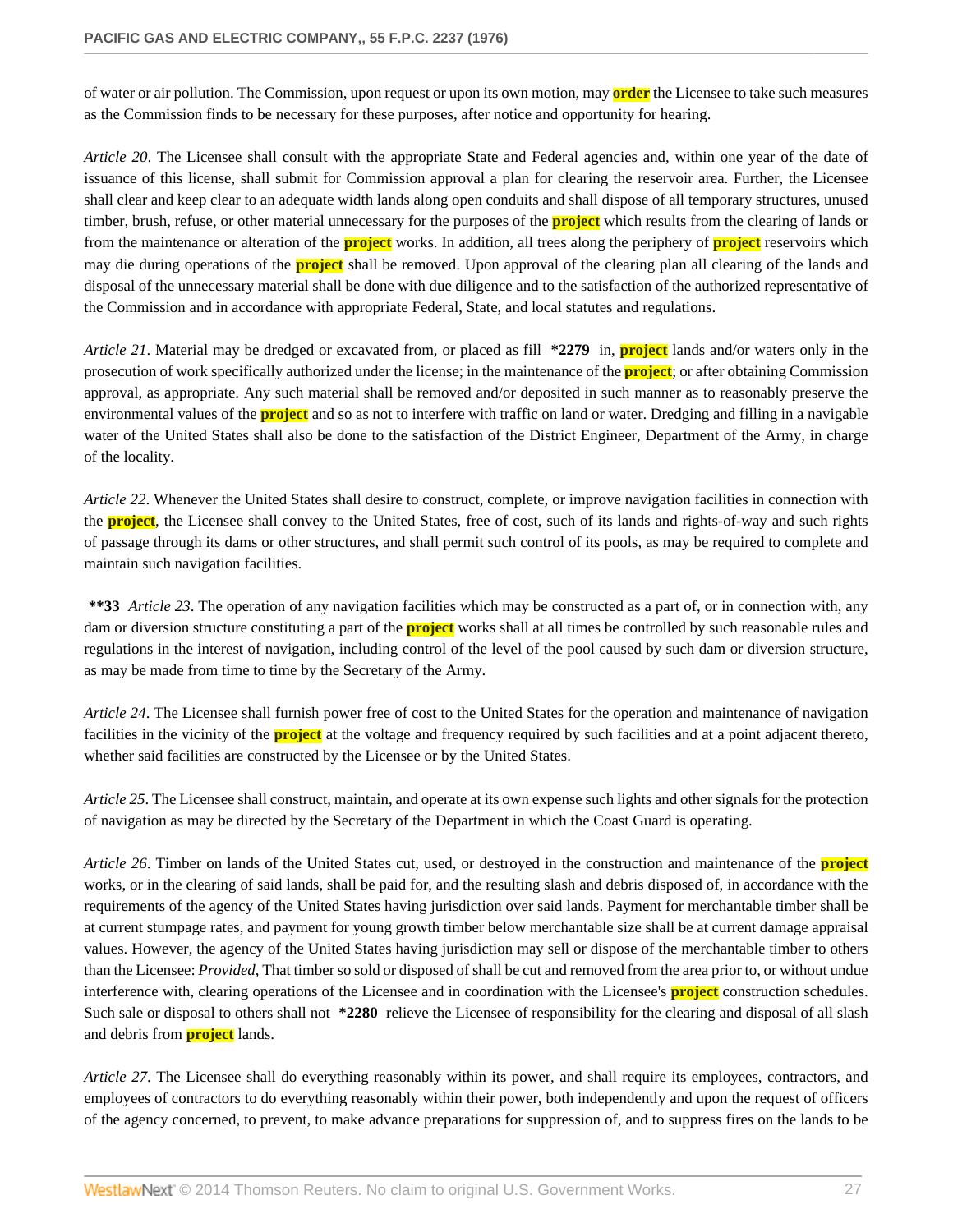occupied or used under the license. The Licensee shall be liable for and shall pay the costs incurred by the United States in suppressing fires caused from the construction, operation, or maintenance of the **project** works or of the works appurtenant or accessory thereto under the license.

*Article 28*. The Licensee shall interpose no objection to, and shall in no way prevent, the use by the agency of the United States having jurisdiction over the lands of the United States affected, or by persons or corporations occupying lands of the United States under permit, of water for fire suppression from any stream, conduit, or body of water, natural or artificial, used by the Licensee in the Operation of the **project** works covered by the license, or the use by said parties of water for sanitary and domestic purposes from any stream, conduit, or body of water, natural or artificial, used by the Licensee in the operation of the **project** works covered by the license.

**\*\*34** *Article 29*. The Licensee shall be liable for injury to, or destruction of, any buildings, bridges, roads, trails, lands, or other property of the United States, occasioned by the construction, maintenance, or operation of the **project** works or of the works appurtenant or accessory thereto under the license. Arrangements to meet such liability, either by compensation for such injury or destruction, or by reconstruction or repair of damaged property, or otherwise, shall be made with the appropriate department or agency of the United States.

*Article 30*. The Licensee shall allow any agency of the United States, without charge, to construct or permit to be constructed on, through, and across those **project** lands which are lands of the United States such conduits, chutes, ditches, railroads, roads, trails, telephone and power lines, and other routes or means of transportation and communication as are not inconsistent with the enjoyment of said lands by the Licensee for the purposes of the license. This license shall not be construed as conferring upon the Licensee any right of use, occupancy, or enjoyment of the lands of the United States other than for the construction, operation, and maintenance of the **project** as stated in the license.

*Article 31*. In the construction and maintenance of the **project**, the location and standards of roads and trails on lands of the United States and other uses of lands of the United States, including the location and condition of quarries, borrow pits, and spoil disposal areas, shall be **\*2281** subject to the approval of the department or agency of the United States having supervision over the lands involved.

*Article 32*. The Licensee shall make provision, or shall bear the reasonable cost, as determined by the agency of the United States affected, of making provision for avoiding inductive interference between any **project** transmission line or other **project** facility constructed, operated, or maintained under the license, and any radio installation, telephone line, or other communication facility installed or constructed before or after construction of such **project** transmission line or other **project** facility and owned, operated, or used by such agency of the United States in administering the lands under its jurisdiction.

*Article 33*. The Licensee shall make use of the Commission's guidelines and other recognized guidelines for treatment of transmission line rights-of-way, and shall clear such portions of transmission line rights-of-way across lands of the United States as are designated by the officer of the United States in charge of the lands; shall keep the areas so designated clear of new growth, all refuse, and inflammable material to the satisfaction of such officer; shall trim all branches of trees in contact with or liable to contact the transmission lines; shall cut and remove all dead or leaning trees which might fall in contact with the transmission lines; and shall take such other precautions against fire as may be required by such officer. No fires for the burning of waste material shall be set except with the prior written consent of the officer of the United States in charge of the lands as to time and place.

**\*\*35** *Article 34*. The Licensee shall cooperate with the United States in the disposal by the United States, under the Act of July 31, 1947, 61 Stat. 681, as amended ([30 U.S.C. sec. 601,](http://www.westlaw.com/Link/Document/FullText?findType=L&pubNum=1000546&cite=30USCAS601&originatingDoc=I06d61d43391a11dbbb4d83d7c3c3a165&refType=LQ&originationContext=document&vr=3.0&rs=cblt1.0&transitionType=DocumentItem&contextData=(sc.Search)) *et seq.*), of mineral and vegetative materials from lands of the United States occupied by the **project** or any part thereof: *Provided*, That such disposal has been authorized by the Commission and that it does not unreasonably interfere with the occupancy of such lands by the Licensee for the purposes of the license. *Provided*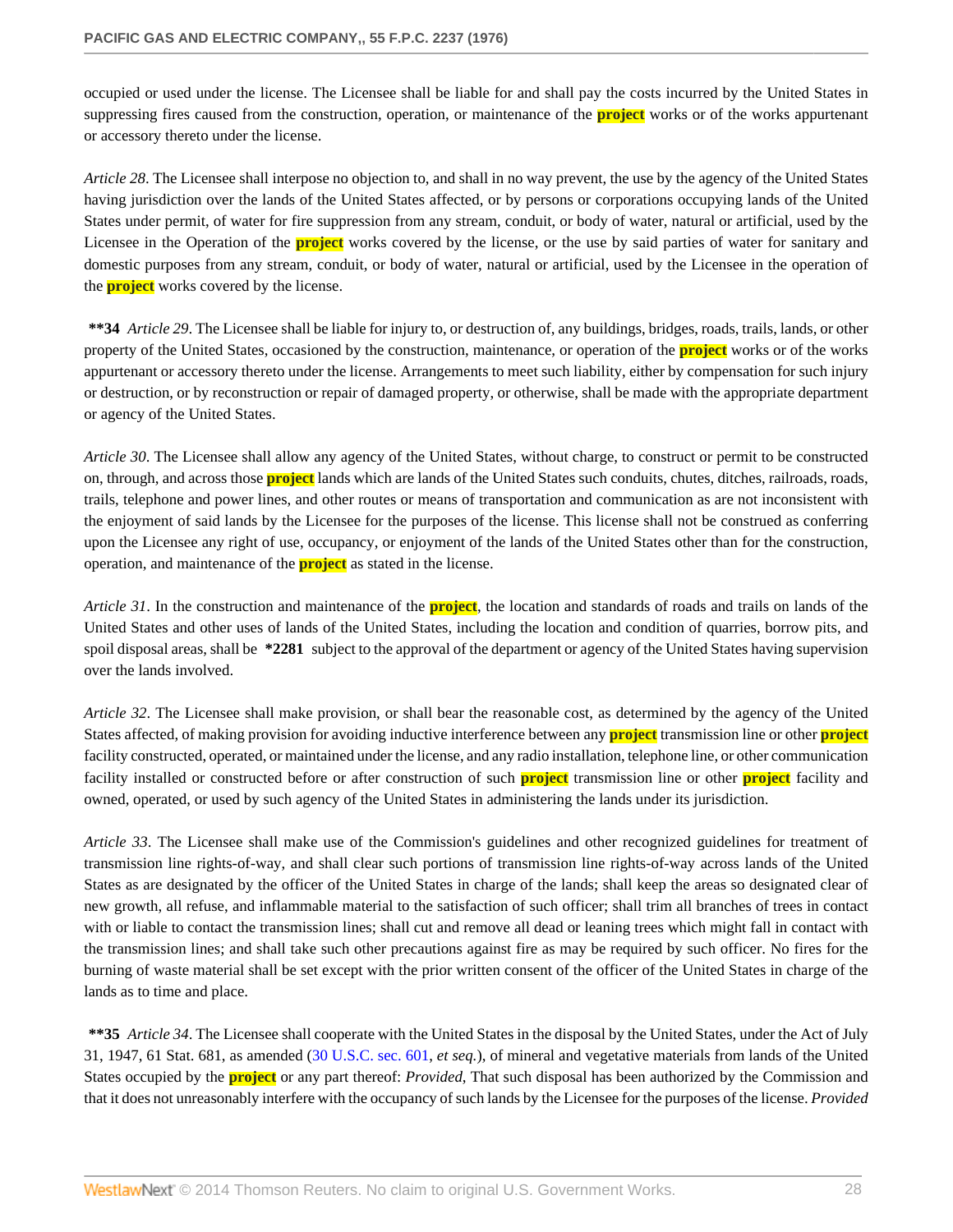*further*, That in the event of disagreement, any question of unreasonable interference shall be determined by the Commission after notice and opportunity for hearing.

*Article 35*. If the Licensee shall cause or suffer essential **project** property to be removed or destroyed or to become unfit for use, without adequate replacement, or shall abandon or discontinue good faith operation of the **project** or refuse or neglect to comply with the terms of the license and the lawful **orders** of the Commission mailed to the record address of the Licensee or its agent, the Commission will deem it to be the intent of the Licensee to surrender the license. The Commission, after notice and opportunity for hearing, may require the Licensee to remove any or all structures, equipment and power lines within the **project** boundary and to **\*2282** take any such other action necessary to restore the **project** waters, lands, and facilities remaining within the **project** boundary to a condition satisfactory to the United States agency having jurisdiction over its lands or the Commission's authorized representative, as appropriate, or to provide for the continued operation and maintenance of nonpower facilities and fulfill such other obligation under the license as the Commission may prescribe. In addition, the Commission in its discretion, after notice and opportunity for hearing, may also agree to the surrender of the license when the Commission, for the reasons recited herein, deems it to be the intent of the Licensee to surrender the license.

*Article 36*. The right of the Licensee and of its successors and assigns to use or occupy waters over which the United States has jurisdiction, or lands of the United States under the license, for the purpose of maintaining the **project** works or otherwise, shall absolutely cease at the end of the license period, unless the Licensee has obtained a new license pursuant to the then existing laws and regulations, or an annual license under the terms and conditions of this license.

*Article 37*. The terms and conditions expressly set forth in the license shall not be construed as impairing any terms and conditions of the Federal Power Act which are not expressly set forth herein.

#### FEDERAL POWER COMMISSION

#### Footnotes

- **Order** issued July 15, 1976 granting rehearing for the purpose of further consideration is unreported. Rehearing denied by **order** issued December 7, 1976, 56 **FPC** [3447.](http://www.westlaw.com/Link/Document/FullText?findType=Y&serNum=1976151663&pubNum=921&originationContext=document&vr=3.0&rs=cblt1.0&transitionType=DocumentItem&contextData=(sc.Search)) Editor's note: Petition for review filed February 7, 1977, *Northern California Power Agency, et al.* v. *F.P.C.*, CADC No. 77-1159.
- <span id="page-28-0"></span>[1](#page-0-0) Pacific Gas and Electric Co., **Projects** Nos. 175 and 1988, 14 **FPC** [684 \(1955\)](http://www.westlaw.com/Link/Document/FullText?findType=Y&serNum=1955043081&pubNum=921&originationContext=document&vr=3.0&rs=cblt1.0&transitionType=DocumentItem&contextData=(sc.Search)).
- <span id="page-28-1"></span>[2](#page-1-0) Alternative plans for recreational development and transmission line routes are discussed in their respective sections, *infra*.
- <span id="page-28-2"></span>[3](#page-1-1) Sacramento Municipal Utility District, Supplemental Power Statement (**FPC** Form 12E-2) filed January, 1976.
- <span id="page-28-3"></span>[4](#page-2-0) Environmental effects of the **Helms** transmission line are discussed *infra*.
- <span id="page-28-4"></span>[5](#page-3-0) Water to be displaced by the spoil is dead **storage**, and thus the amount of water available for generation of power will not be reduced.
- <span id="page-28-5"></span>[6](#page-3-1) Applicant's Exhibit R proposed rehabilitation of the quarry site at Wishon, including deposit of spoil, grading, landscaping, and recreational development. This feature of the recreational concept was unopposed, and received support in several comments. We therefore do not require Applicant to further study the Wishon site, because it has already done so with favorable results.
- <span id="page-28-6"></span>[7](#page-4-0) *See* [40 Fed. Reg. 58308, 58309 \(December 16, 1975.\)](http://www.westlaw.com/Link/Document/FullText?findType=Y&pubNum=1037&cite=40FR58308&originationContext=document&vr=3.0&rs=cblt1.0&transitionType=DocumentItem&contextData=(sc.Search)#co_pp_sp_1037_58309)
- <span id="page-28-7"></span>[8](#page-5-0) Interior also recommended that the **Project** No. **2735** license contain standard L-Form articles respecting fish, wildlife, and the environment. Form L-6 contains these articles.
- <span id="page-28-8"></span>[9](#page-5-1) [33 U.S.C. § 1251\(a\)\(1\) \(Supp. 1975\)](http://www.westlaw.com/Link/Document/FullText?findType=L&pubNum=1000546&cite=33USCAS1251&originatingDoc=I06d61d43391a11dbbb4d83d7c3c3a165&refType=LQ&originationContext=document&vr=3.0&rs=cblt1.0&transitionType=DocumentItem&contextData=(sc.Search)).
- <span id="page-28-9"></span>[10](#page-6-0) [16 U.S.C. § 796\(11\)](http://www.westlaw.com/Link/Document/FullText?findType=L&pubNum=1000546&cite=16USCAS796&originatingDoc=I06d61d43391a11dbbb4d83d7c3c3a165&refType=LQ&originationContext=document&vr=3.0&rs=cblt1.0&transitionType=DocumentItem&contextData=(sc.Search))
- <span id="page-28-10"></span>[11](#page-6-1) Applicant had originally proposed double towers for 22 miles of the line, but reduced the distance to 15.7 miles at the request of the Forest Service.
- <span id="page-28-11"></span>**Project** No. 1988 was licensed in 1955, before the Commission required a recreation plan (Exhibit R) to be filed with each application for major license.
- <span id="page-28-12"></span>[13](#page-8-0) At its closest point, the Wilderness is approximately one mile to the northeast of Courtright. See Figure 1.